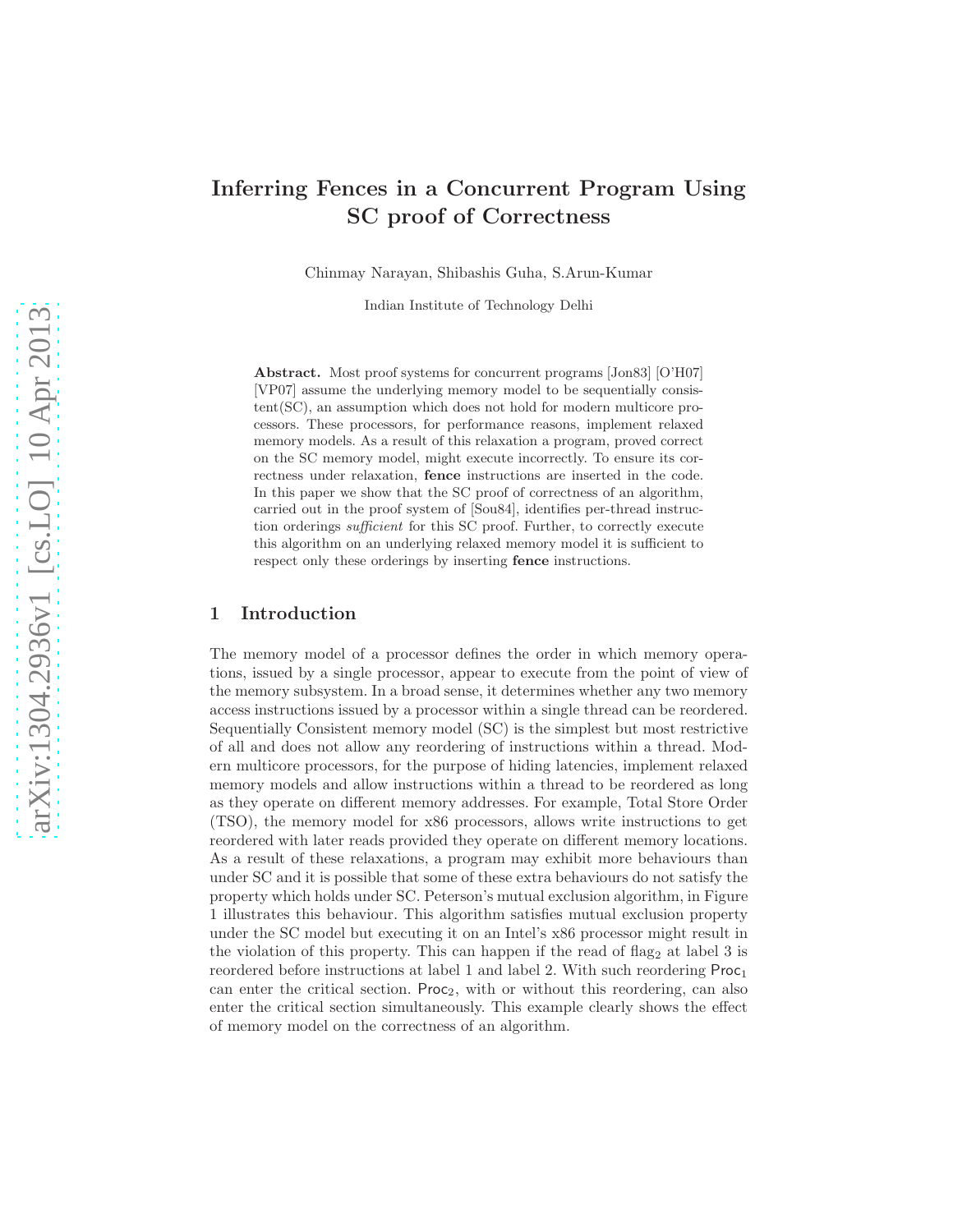```
\mathsf{Proc}_1 \qquad Proc<sub>2</sub>
1.\text{flag}_1:=true
2.turn:=23.while(flag, \&& turn = 2) do od
Critical Section
4.\text{flag}_1 := 06.\text{flag}_2:=true
                                           7.turn:=18.while(flag<sub>1</sub> && turn = 1) do od
                                             Critical Section
                                            9.\text{flag}_2 := 0
```
Fig. 1. Peterson's mutual exclusion algorithm

It is clear that this problem appeared because of an extra execution generated due to instructions' reordering which was not possible under the SC memory model. This problem also does not appear for a data race free program if the underlying relaxed memory model satisfies data-race freedom (DRF) property. It can be shown that any data race free program when executed on a memory model satisfying DRF exhibits exactly the same set of behaviours as under the SC memory model. A program is *data race free* if in every execution of this program any pair of an conflicting instructions  $(w-w \text{ or } w-r)$  by two different threads to the same variable are separated by an unlock instruction. Therefore a data race free and a correct program under SC is guaranteed to execute correctly on a memory model which satisfies DRF property. However, the algorithms that we are interested in (lock-free, wait-free, lock implementations) do not use lock/unlock and hence do not fit under this definition of data race freedom. Therefore, their correctness under a relaxed memory model does not follow from their correctness under the SC memory model.

Another way to avoid extra executions is to prevent certain reorderings by putting a special instruction, fence, after every instruction in each thread. A fence instruction when placed between any two instructions in a thread prohibits their reordering. Execution of a fully fenced program (**fence** after every instruction in a thread) on a relaxed memory model generates exactly the same set of executions as under SC and therefore the correctness under SC implies the correctness under relaxed memory model. However, this trivial placement strategy would negate the performance benefits associated with relaxed memory models. Therefore, an ideal placement of fence instructions should preserve only those program orders which are sufficient to prove the correctness of the properties of interest.

In this paper, we deal with parallel programs which satisfy some property under SC but are not race-free. The main contribution of this paper is to show that the proof of correctness of these programs under SC is useful in identifying per-thread instruction orderings sufficient to make this program correct on a relaxed memory model. Further, locations of fence instructions can be inferred based on these orderings and the underlying memory model. We are not aware of any other attempt to use the SC proof of correctness for fence inference in a concurrent program.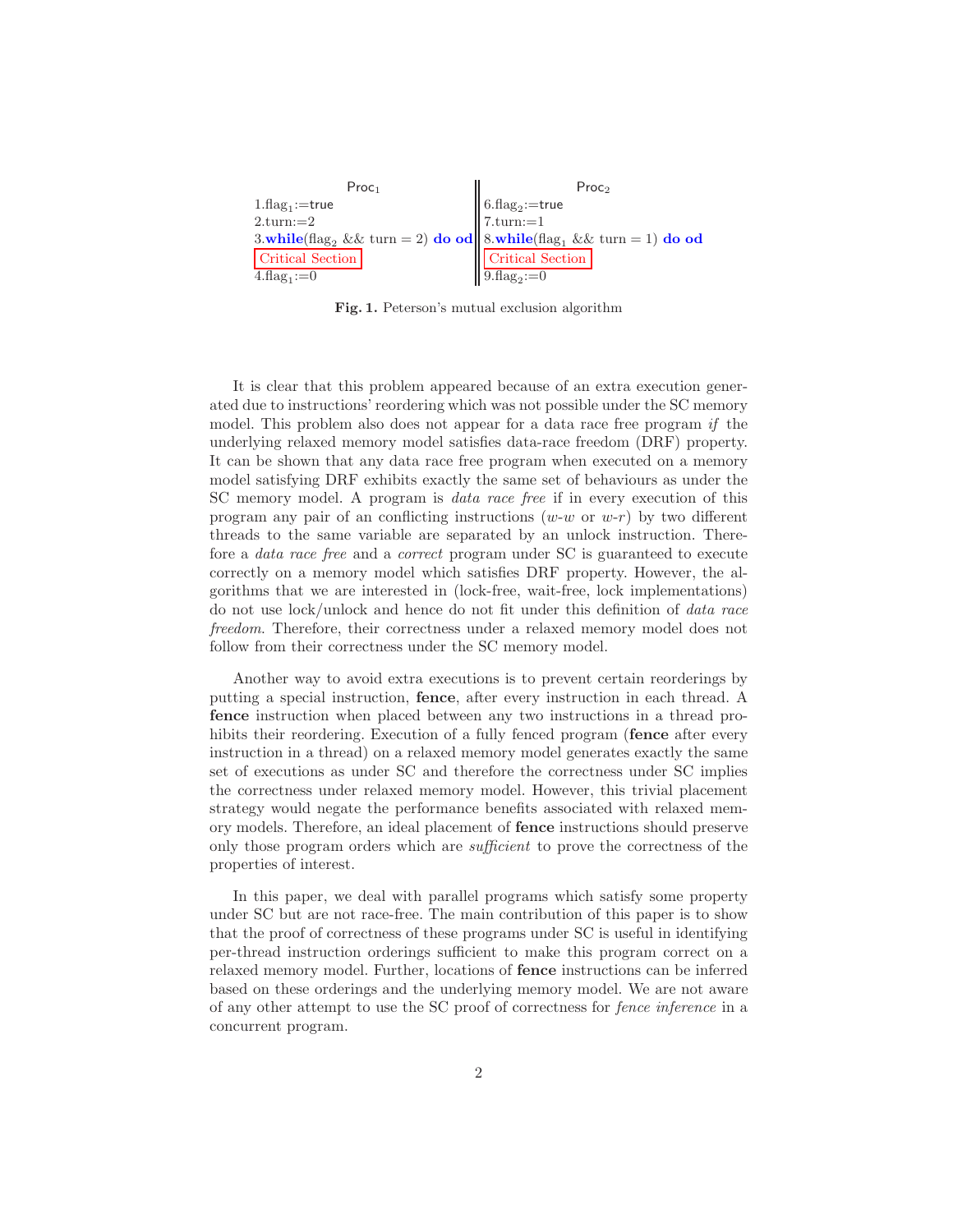### 2 Related Work

All existing approaches for inferring fences for relaxed memory models can be divided into two main categories; model checking based approaches [HR07]  $[KVY11]$   $[LM11]$   $[AAC<sup>+</sup>12b]$  and proof system based approaches  $[Rid10]$   $[Bor12]$ [BD12]. Model checking based approaches first explore the state space of a program under a given memory model using buffer based operational semantics and check the reachability of erroneous states. Once a reachable erroneous state is identified, the path leading to this state is restricted by inserting fences at appropriate places. [ABBM12] and [ABBM10] showed that the state reachability problem for TSO and PSO memory models is decidable for finite state programs. Further, this problem becomes undecidable as soon as the read after write reordering is added to the memory model. This approach, by its nature, is better suited to programs with finite data domains. We are aware of only one line of work [AAC<sup>+</sup>12a] which combines predicate abstraction and model checking based approach to verify and correct infinite data domain programs like Lamport's bakery algorithm.

The second approach is to use a memory model specific proof system as done in [Rid10]. [Rid10] presents a separation logic based proof system for the TSO memory model and shows that Simpson's 4 slot algorithm does not satisfy the interference freedom property. Recently [Bor12] and [BD12] looked at the use of separation logic derived proof system for verifying concurrent data structures on POWER/ARM based memory models. These memory models are more complex than the TSO or the PSO memory model mainly because of non-atomic writes. Unlike the approaches of [Rid10], [Bor12] and [BD12], we do not propose a memory model specific proof system but only look at the proof of correctness under SC memory model and use it to infer *sufficient* orderings required for the correctness. Unlike model checking approaches, proof system based approaches can cover more than just reachability. This is evident in the example of Simpson's 4 slot algorithm where apart from the interference freedom we also prove that the sequence of values observed by the reader are consistent, i.e. they form a stuttering sequence of the values written by the writer. We are not aware of any line of work which handled the fence inference in Simpson's 4 slot algorithm under PSO memory model with respect to the interference freedom and the consistent reads properties.

## 3 Language: Syntax and Semantics

Figure 2 shows the syntax of a simple parallel programming language without the support of dynamic thread creation. Operator  $\parallel$  is used to compose a finite number of programs in parallel. We explicitly distinguish local variables, ranged over by  $\ell$  var and accessed only within a thread, and shared variables, ranged over by shvar and accessed by more than one thread. A local expression, ranged over by  $\ell$ exp, is constructed using only local variables, values and operators. A shared expression, ranged over by shexp, is constructed from exactly one shared variable, another local expression and operators. Assignment command only allows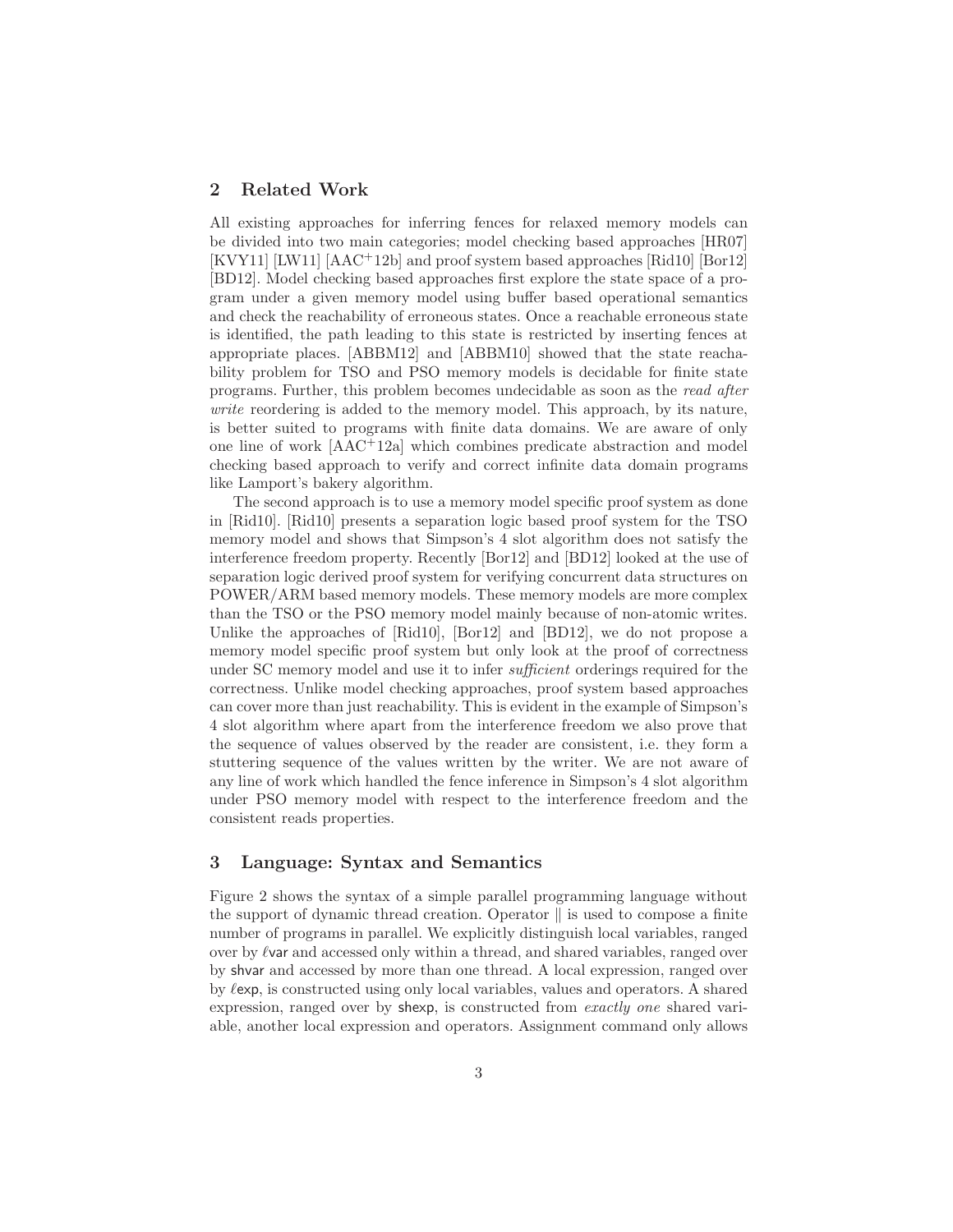Program = Cmd; end

Cmd = shvar:= $\ell$ exp |  $\ell$ var:= $\ell$ exp |  $\ell$ var:=shexp | Cmd<sub>1</sub>; Cmd<sub>2</sub> | Program<sub>1</sub>|| $\cdots$ ||Program<sub>n</sub> | if  $\ell$ exp then Cmd<sub>1</sub> else Cmd<sub>2</sub> | while  $\ell$ exp do Cmd od | skip | fence shexp = shvar | shvar  $\oplus \ell$ exp  $\ell$ exp =  $\ell$ var |  $\ell$ exp  $\oplus$   $\ell$ exp | val  $val = N \mid \mathbb{B} \mid \mathbb{T}$  $\oplus$  = +  $| \times$   $|$   $\div$ 

Fig. 2. A simple concurrent programming language with barrier support

assigning a local expression to a local variable, a shared expression to a local variable or a local expression to a shared variable. Assignment of a shared expression to a shared variable can be broken down into assignments of one of the above forms. Because of this restriction every assignment command either reads at most one shared variable or writes to at most one shared variable but not both. This guarantees at most one memory load or store event per assignment expression which is helpful in reasoning about memory model and associated events.

### 3.1 SC Semantics

Figure 3 shows the semantics of this language under SC. A state or configuration under SC is of the form  $(G, \mathsf{Tstore})$  where

$$
\mathcal{G} \stackrel{def}{=} \mathsf{shvar} \to \mathsf{val}, \quad \mathsf{Tstore} \stackrel{def}{=} \mathsf{Tid} \to \mathcal{L} \times \mathsf{Program}, \quad \mathcal{L} \stackrel{def}{=} \ell \mathsf{var} \to \mathsf{val}
$$

Local store  $\mathcal L$  and global store  $\mathcal G$  maps local and shared variables respectively to their values. Each thread is represented by a unique thread id. Thread store maps a thread id to its local store and the program to be executed next. In our operational semantics we use the set representation of this function, i.e Tstore as a set of tuples of the form  $(t, \mathcal{L}, C)$ . Function  $\llbracket - \rrbracket_{\mathcal{G},\mathcal{L}} \in \exp \to \mathcal{G} \to \mathcal{L} \to \text{val}$ such that

$$
[\![\text{shvar}]\!]_{\mathcal{G},\mathcal{L}} = \mathcal{G}(\text{shvar}), \quad [\![\ell \text{var}]\!]_{\mathcal{G},\mathcal{L}} = \mathcal{L}(\ell \text{var}), \quad [\![e_1 \oplus e_2]\!]_{\mathcal{G},\mathcal{L}} = [\![e_1]\!]_{\mathcal{G},\mathcal{L}} \oplus [\![e_1]\!]_{\mathcal{G},\mathcal{L}}
$$

takes an expression and evaluates it to a value based on the mapping of variables in global store  $\mathcal G$  and thread local store  $\mathcal L$ . This function is then used to define reference semantics in Figure 3. For any function  $\mathcal{F}: A \to B, a' \in A, b' \in B$ , we write  $\mathcal{F}[a' := b']$  to denote a function which is same as  $\mathcal F$  everywhere except at  $a'$ where it evaluates to  $b'$ . Semantic rules corresponding to the conditional and the looping constructs (ITE-T, ITE-F, WHL-T, WHL-F), local variable's read write (LRW) and global variable's read write (GR, GW) are quite straightforward. In the parallel composition command, the parent thread stops its execution and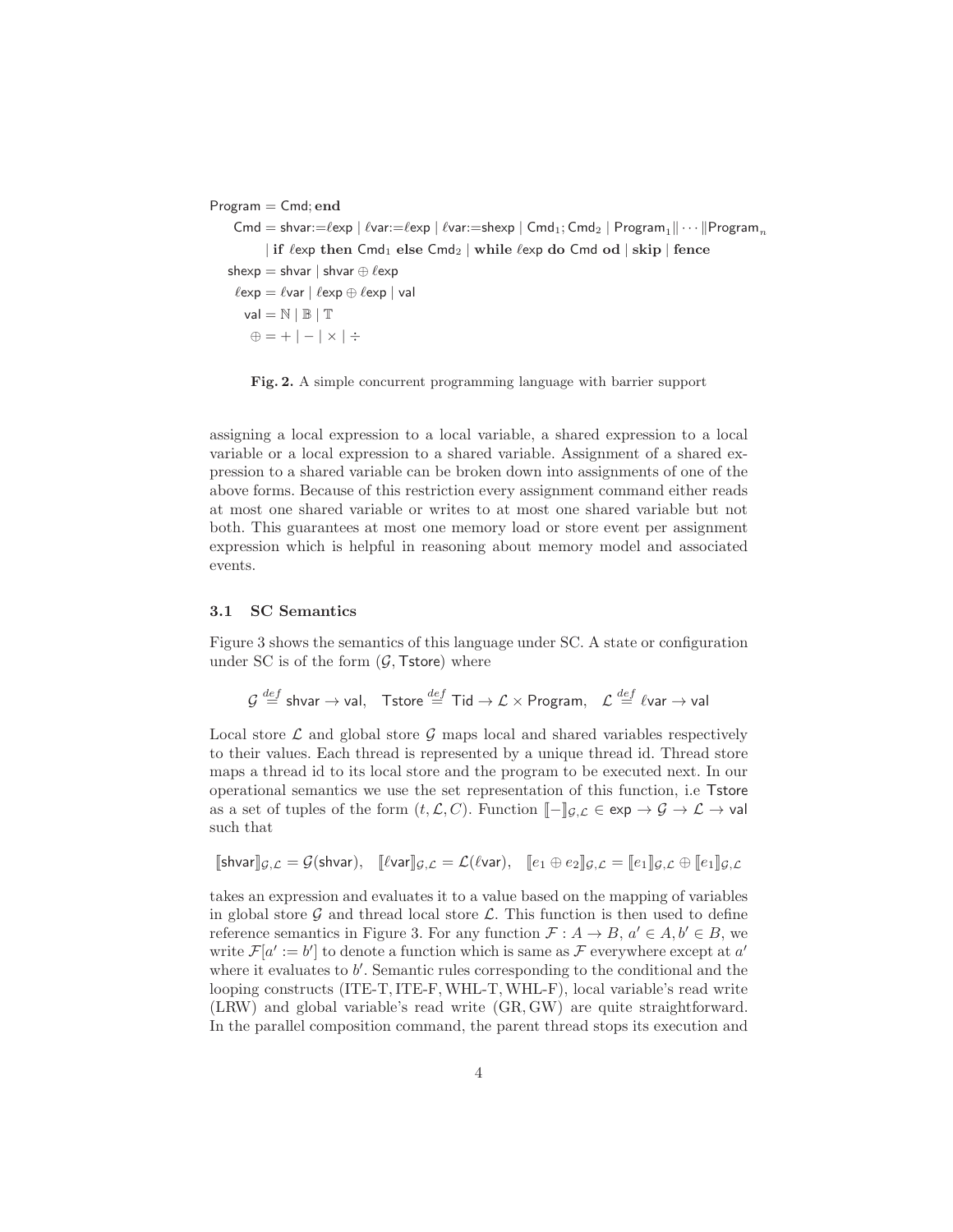$$
C = \text{shvar}:=\ell \exp_{3}C'
$$
\n
$$
\frac{[\ell \exp]_{g,\mathcal{L}} = v \quad \mathcal{G}' = \mathcal{G}[\text{shvar}:= v]}{(\mathcal{G}, \{(t, \mathcal{L}, C)\} \cup T) \rightarrow (\mathcal{G}', \{(t, \mathcal{L}, C')\} \cup T)}
$$
\n
$$
C = \ell \text{var}:=\ell \exp_{3}C'
$$
\n
$$
\frac{[\ell \exp]_{g,\mathcal{L}} = v \quad \mathcal{L}' = \mathcal{L}[\ell \text{var}:= v]}{(\mathcal{G}, \{(t, \mathcal{L}, C)\} \cup T) \rightarrow (\mathcal{G}, \{(t, \mathcal{L}', C')\} \cup T)}
$$
\n
$$
\frac{C = \text{join}(\ell \text{var}:= v)}{(\mathcal{G}, \{(t, \mathcal{L}, C)\} \cup T) \rightarrow (\mathcal{G}, \{(t, \mathcal{L}', C')\} \cup T)}
$$
\n
$$
\frac{C = \text{join}(\ell \text{var}); C'
$$
\n
$$
\frac{[\ell \text{var}]}{[\mathcal{G}, \{(t, \mathcal{L}, C)\} \cup T) \rightarrow (\mathcal{G}, \{(t, \mathcal{L}', C')\} \cup T)}
$$
\n
$$
\frac{(\text{I} \text{evn}]}{(\mathcal{G}, \{(t, \mathcal{L}, C)\} \cup T) \rightarrow (\mathcal{G}, \{(t, \mathcal{L}, C')\} \cup T)}
$$
\n
$$
\frac{[\ell \exp_{3}C, \mathcal{L} = \text{true}]}{(\mathcal{G}, \{(t, \mathcal{L}, C)\} \cup T) \rightarrow (\mathcal{G}, \{(t, \mathcal{L}, C')\} \cup T)}
$$
\n
$$
\frac{[\ell \exp_{3}C, \mathcal{L} = \text{true} \cup \mathcal{G}' = \text{if } \ell \exp_{3}C \text{ then } \text{Cmd}_{1} \text{else } \text{Cmd}_{2}; C']}{(\mathcal{G}, \{(t, \mathcal{L}, C)\} \cup T) \rightarrow (\mathcal{G}, \{(t, \mathcal{L}, C)\} \cup T)}
$$
\n
$$
\frac{[\ell \exp_{3}C, \mathcal{L} = \text{true} \cup \mathcal{G}' = \text{if } \ell \exp
$$

Fig. 3. Reference semantics (SC) for programming language of Figure 2

waits for all children threads to finish their execution. This is achieved by adding a join() command in the parent thread for each spawned thread. The rule for **join**(*tid*) command ensures that this command is executed when the thread corresponding to tid has finished its execution. This also ensures that the parent thread waits for the completion of children threads before continuing further. fence and skip are like no-op under SC semantics. Following the syntax of Figure 2 one process  $Proc_i$ , or thread, can only execute one program  $Program_i$ . Therefore we sometime use  $Proc_i$  and  $Program_i$  interchangeably to mean the same thing.

# 4 Logic

In the proof system of [Sou84] every process  $Proc_i$  executing a program  $Program_i$ has a history variable  $h_{\text{Proc}_i}$  which captures the interaction of this process with shared variables in terms of values read from and written to them.  $h_{\text{Proc}_i}$  is a sequence of elements of the form  $(?shvar,ph)$  or  $(lshvar, v)$ .  $(?shvar,ph)$  is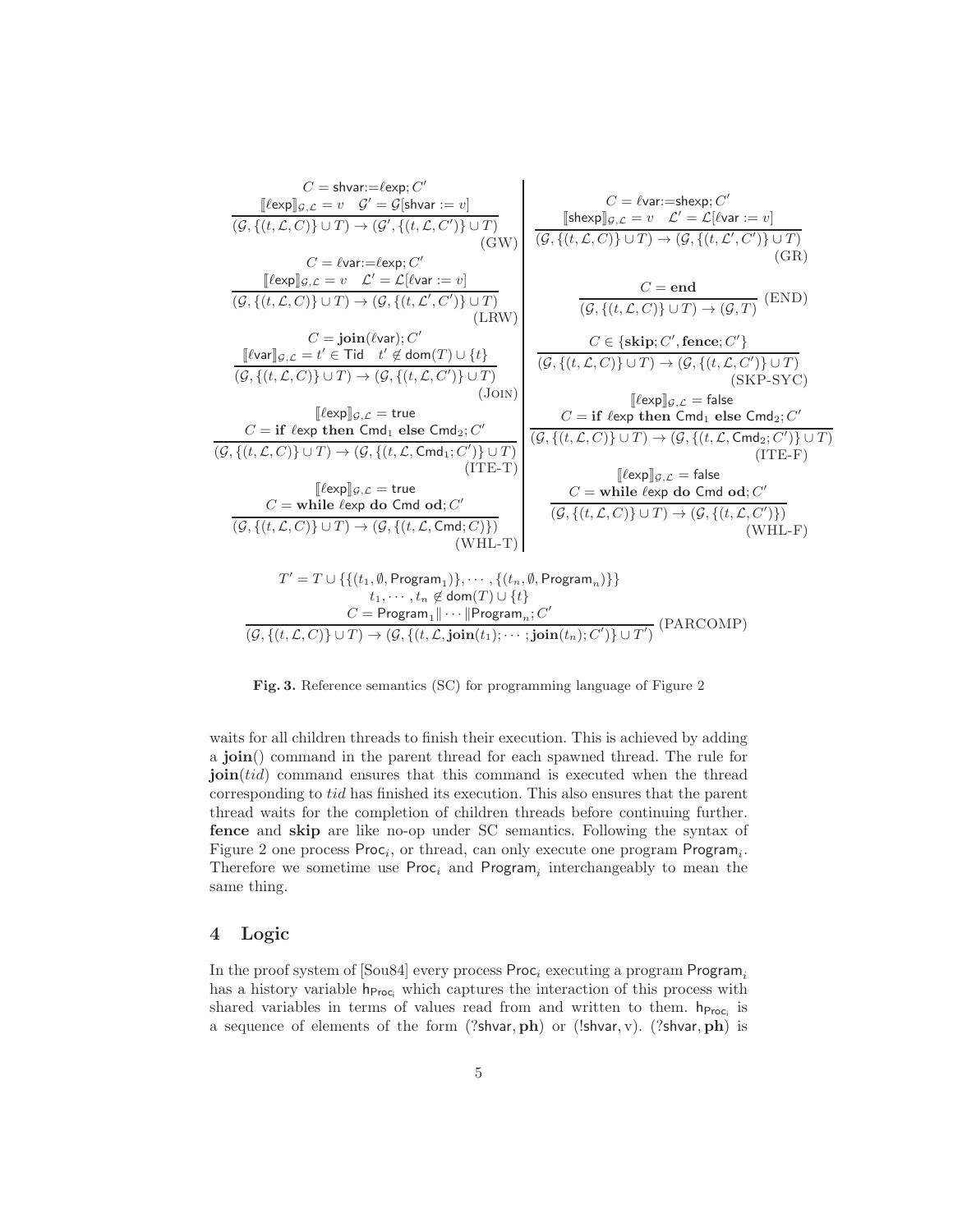added to the sequence when  $\text{Proc}_i$  reads a value from the shared variable shvar. Similarly, (!shvar, v) is added to the sequence when  $Proc_i$  writes a value v to the shared variable shvar. Local reasoning of a program  $P$ rogram<sub>i</sub> generates a triple of the form  $\{P_i\}$  Program<sub>i</sub>  $\{Q_i\}$  where  $P_i$  and  $Q_i$  define assertions on the local state of the process as well as on the *history*  $h_{\text{Proc}_i}$ . Rest of this section describes the axioms of this proof system explaining the idea of local reasoning in terms of history variable and the parallel composition rule in terms of Compat predicate.

Axioms In our programming language all program constructs, except GR and GW, operate on local expression and therefore do not require reading from or writing to shared variables. Therefore the proof rules for these constructs are same as the Hoare's axioms in sequential setting. In the following proof rules, the notation  $P[Q/Q'][R/R']$  denote simultaneous substitution of  $Q'$  for  $Q$  and  $R'$  for R in P. Operator "." concatenates an element to a sequence and  $\epsilon$  is the empty sequence. Given a sequence  $\sigma$ ,  $|\sigma|$  is the length and  $\sigma[i]$  is the  $i^{th}$ element of this sequence. The proof rule for the assignment to shared variable is as following,

$$
\{P[\mathsf{h}_{\mathsf{Proc}_G}/\mathsf{h}_{\mathsf{Proc}_G}.(\mathsf{Ishvar},\ell \mathsf{exp})]\} \text{ shvar:}=\ell \mathsf{exp} \{P\} \tag{GWrite}
$$

As a result of this write the history is appended with the element (!shvar,  $\ell$ exp). The proof rule for the reading of a shared variable,  $\ell$ var:=shexp<sub>j</sub>, is given as

$$
\{\forall \mathbf{ph}. \ P[\mathsf{h}_{\mathsf{Proc}_i}/\mathsf{h}_{\mathsf{Proc}_i}.(?{\sf shvar}_j, \mathbf{ph})][\ell \text{var}/\mathsf{shexp}_j[{\sf shvar}_j/\mathbf{ph}]]\} \ \ell \text{var} := \text{shexp}_j \{P\} \tag{GRead}
$$

This rule requires the value of the shared variable shvar<sub>j</sub> in order to evaluate the expression shexp<sub>i</sub> but while reasoning locally we do not know the value beforehand. Therefore instead of the actual value of shvar<sub>j</sub> a placeholder variable **ph** is assigned to shvar<sub>j</sub> and this information is stored in  $h_{\text{Proc}_i}$  by appending it with (?shvar<sub>j</sub>, **ph**). Further, shexp<sub>j</sub> is evaluated accordingly before being assigned to  $\ell$  var in the assertion. Here  $\bf ph$  is universally quantified to all possible values.

$$
\{P_i \wedge \mathsf{h}_{\mathsf{Proc}_i} = \epsilon\} \operatorname{Program}_i \{Q_i\}, \ i = 1 \cdots n
$$
\n
$$
\{P_1 \wedge \cdots \wedge P_n \wedge \mathsf{shvar}_1 = v_1 \wedge \cdots \mathsf{shvar}_m = v_m\}
$$
\n
$$
\operatorname{Program}_1 || \cdots || \operatorname{Program}_n
$$
\n
$$
\{Q_1 \wedge \cdots \wedge Q_n \wedge \operatorname{Compact}(v_1, \cdots, v_m, \mathsf{h}_{\mathsf{Proc}_1}, \cdots, \mathsf{h}_{\mathsf{Proc}_n})\}
$$

In parallel composition, each process is analyzed in isolation with the initial value of its history variable  $h_{\text{Proc}_i}$  set to empty and some precondition  $P_i$  on its local state. This gives post-condition  $Q_i$  for each process Proc<sub>i</sub> which also contains the assertions on  $h_{\text{Proc}_i}$ . Precondition of the parallel composition rule is the conjunctions of individual processes' preconditions and the initial values of shared variables shvar<sub>1</sub> to shvar<sub>m</sub>. Post-condition of this rule is the conjunctions of individual processes' post-conditions along with the predicate Compat where Compat is defined in Figure 4.  $Merge(h_{\text{Proc}_1}, \cdots, h_{\text{Proc}_n})$  represent the set of all possible interleavings of histories  $h_{\text{Proc}_1}$  to  $h_{\text{Proc}_n}$  such that the sequence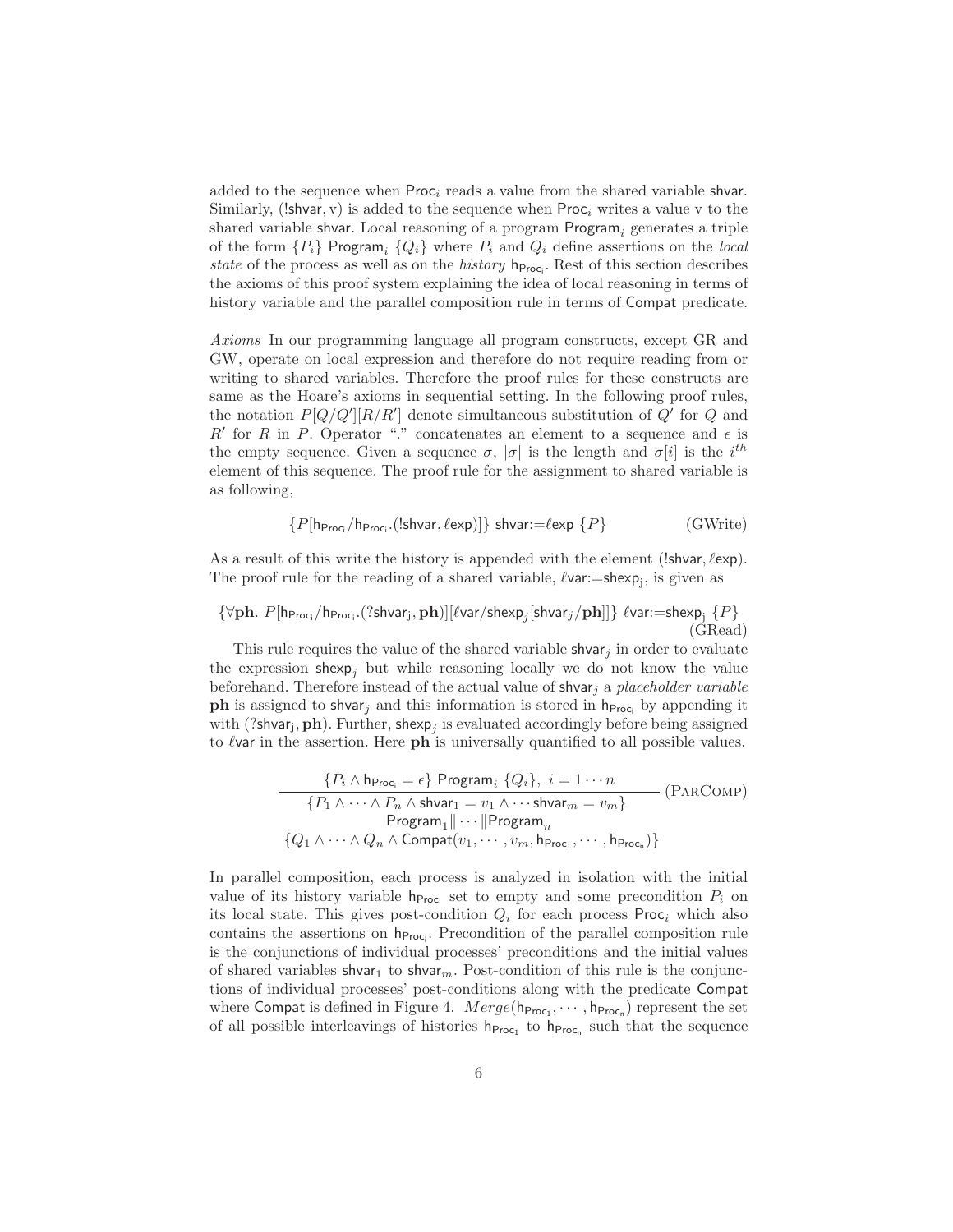Compat $(v_1, \cdots, v_m, \mathsf{h}_{\mathsf{Proc}_1}, \cdots, \mathsf{h}_{\mathsf{Proc}_n}) \stackrel{def}{=}$  $\cdots, v_m, h_{\text{Proc}_1}, \cdots, h_{\text{Proc}_n}) \stackrel{\text{def}}{=}$ <br>  $\int \text{shvar}_1 = v_1 \wedge \cdots \text{shvar}_m$  $\int$  $\overline{\mathcal{L}}$ shvar $1 = v_1 \wedge \cdots$  shvar $m = v_m$  if h $P_{\text{roc}_i} = \epsilon, i = 1 \cdots n$  $\exists h \in \text{Merge}(\mathsf{h}_{\mathsf{Proc}_1}, \cdots, \mathsf{h}_{\mathsf{Proc}_n}).$  otherwise  $\forall j$  ≤ m.shvar $_j = f_j(v_j, h)$  $\wedge \forall k\le |h|.$   $h[k]=(?$ shvar $_{\mathrm{j}},\textbf{ph}_{\mathrm{j}})\Rightarrow$  $ph_j = f_j(v_j, h[1:k-1]),$ 

Fig. 4. Non-recursive definition of Compat predicate

of elements within them is preserved in the merged history. Function  $f_i(v, h)$ returns the last value written to the variable shvar<sub>j</sub> in history h. It returns v if no such write is found. Essentially, the predicate Compat generates a set of equality predicates (one corresponding to each merged history). The first line in Compat's definition denotes that the final value of any shared variable shvar<sub>j</sub> is the last value written to shvar<sub>j</sub> in that merged history. Second line relates the placeholder value  $\mathbf{ph}_j$ , corresponding to a read of a shared variable shvar<sub>j</sub>, to the latest value written to shvar<sub>j</sub> just before this element in the merged history. This is sufficient to characterize all compatible merged histories and therefore plays the central role in proofs of §6 and of Appendix ??.

Individual process histories contains placeholder variables for every read. In Figure 5 we define, rather informally, a set of predicates over these histories in order to succinctly represent them in our proofs. Given a sequence  $\sigma$ ,  $\sigma$   $\vert_{type}$ denote the restricted subsequence of  $\sigma$  consisting of only type elements. Predicate None! holds if the history does not contain any write to any shared variable. None!shvar and None?shvar hold if the history does not contain any write to or read from the variable shvar.  $[P]^*$  and  $[P]^+$  capture the regularity of history sequence by abstracting the placeholder variables. We also admit  $P^+ \Rightarrow P^*$ as a relaxation on the history sequence which is used in the consequence rule. We admit that the use of these predicates, without giving proper semantics, is not fully justified but we do it solely for the purpose of making our proofs manageable. We leave more formal treatment of these predicates for the future work.

## 5 Relaxed Memory Model

For the rest of this paper we consider the PSO memory model which allows reordering of a write instruction with future reads and future write instructions operating on different variables. To simulate the effect of PSO, every thread is equipped with one buffer per shared variable. These buffers store the values written on the corresponding variable by this thread in a queue (FIFO) discipline. Buffering the value of the write in a variable specific queue, simulates the effect of delaying the execution of a write instruction past future reads and future writes on different memory locations. If a read instruction for any shared variable shvar is executed in a thread then the local buffer of shvar is checked first. If this buffer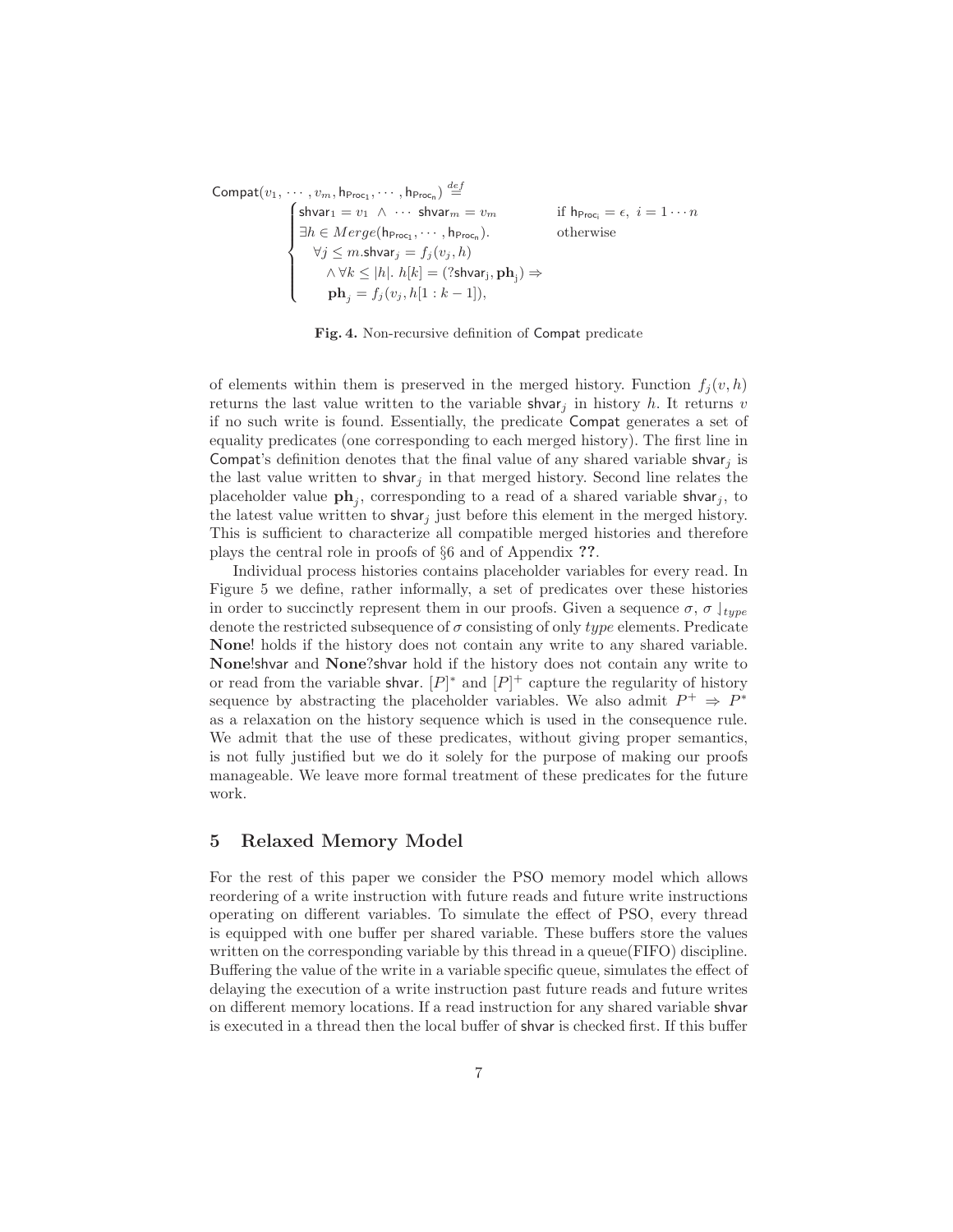$\mathbf{None?}$ shvar  $\overset{def}{=} \lambda elem, h.~h\downharpoonleft_{(?shvar, )} = \epsilon ~\quad \mathbf{None!} \overset{def}{=} \lambda elem, h.~h\downharpoonleft_{(!_{\rightarrow})} = \epsilon$  $\mathbf{None!}$ shvar  $\overset{def}{=} \lambda e le m, h.$   $h \downharpoonleft_{(\mathsf{Ishvar},\square)} = \epsilon \quad \quad [P;Q] \overset{def}{=} \lambda h. \exists h_0,h_1.$   $h = h_0.h_1 \wedge P(h_0) \wedge Q(h_1)$ 

$$
[P]^* \stackrel{def}{=} \lambda h. \quad h = \epsilon \vee \exists h_0, h_1. \quad h = h_0. h_1 \wedge P(h_0) \wedge [P]^*(h_1)
$$
\n
$$
[P]^+ \stackrel{def}{=} \lambda h. \exists h_0, h_1. \quad h_0 \neq \epsilon \wedge h = h_0. h_1 \wedge P(h_0) \wedge [P]^*(h_1)
$$

 $\ddot{\phantom{a}}$ 

#### Fig. 5. Predicates on individual history variable h<sup>i</sup>

is non empty then the latest written value (from the tail) is returned. In case of empty buffer the value is read from the global state. This memory model also provides an explicit fence instruction in order to restrict reordering of any two instructions within a thread. Operationally this is achieved by flushing all the buffers of that thread.

For relaxed semantics we need some modifications in the notion of State. A state or configuration under this memory model is of the form  $(G, \mathsf{Tstore})$  where,

$$
\begin{array}{ll}\n\mathcal{G} \stackrel{def}{=} \textsf{shvar} \to \textsf{val} & \textsf{Tstore} \stackrel{def}{=} \textsf{Tid} \to \mathcal{L} \times \mathcal{B} \times \textsf{Program} \\
\mathcal{B} \stackrel{def}{=} \textsf{shvar} \to \sigma & \mathcal{L} \stackrel{def}{=} \ell \textsf{var} \to \textsf{val}\n\end{array}
$$

The only change with respect to SC state is in the definition of thread store. Here, the range of this function also contains a buffer store  $\beta$  which is a function from shared variable to an ordered sequence of values, ranged over by  $\sigma$ . Function  $\llbracket - \rrbracket^{rm}_{\mathcal{G},\mathcal{L},\mathcal{B}}^m \in \exp \to \mathcal{G} \to \mathcal{L} \to \mathcal{B} \to \text{val},$  defined in Figure 7, takes an expression and evaluates it based on the values stored in the global store, thread local store and buffer store, Further, relaxed semantics is defined in Figure 6. For the constructs not shown in Figure 6 the semantics is the same as in the SC semantics of Figure 3 except for the change in the evaluation function from  $\llbracket - \rrbracket_{\mathcal{G},\mathcal{L}}$  to  $\llbracket -\rrbracket_{\mathcal{G},\mathcal{L},\mathcal{B}}^{rm}.$  In relaxed semantics, a thread t executing a write to a shared variable shvar enqueues the value in the buffer of shvar in  $t$ . Any read of a shared variable shvar returns the latest value in the buffer of shvar, if any. If this buffer is empty then the read returns the value from the global state (memory). Flush operation non-deterministically deques an element from any thread buffer and updates the global state accordingly. Further, in the parallel composition rule the requirement for the parent thread's buffer being empty ensures that instructions before and after the parallel composition are ordered. Same holds for the end command as well.

## 6 Examples

We use our proof system to prove the correctness of Lamport's bakery algorithm [Lam74] for two processes and Simpsons's 4 slot algorithm [Sim90].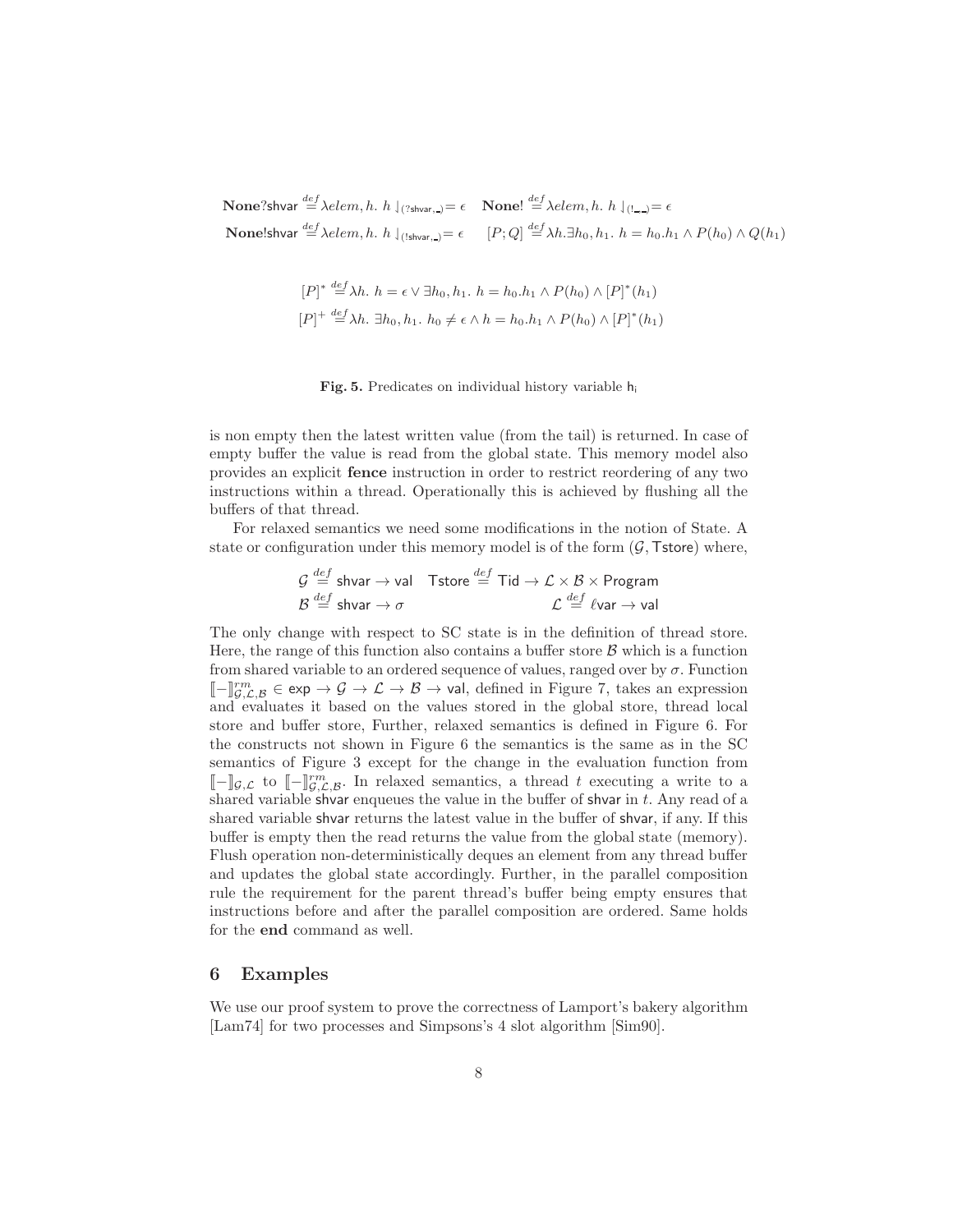$$
C = \text{shvar} := \text{fexp}\n\begin{bmatrix}\nC' & \mathcal{B}(\text{shvar}) = \sigma \\
\text{[}(\mathcal{B}, \{(t, \mathcal{L}, \mathcal{B}, C)\} \cup T) \xrightarrow{M} (\mathcal{G}, \{(t, \mathcal{L}, \mathcal{B}, C)\} \cup T)\n\end{bmatrix}\n\begin{bmatrix}\nC = \text{fvar} := \text{shexp}, C' \\
\text{[}(\mathcal{B}, \{(t, \mathcal{L}, \mathcal{B}, C)\} \cup T) \xrightarrow{M} (\mathcal{G}, \{(t, \mathcal{L}, \mathcal{B}, C)\} \cup T)\n\end{bmatrix}\n\begin{bmatrix}\nC = \text{fvar} := \text{shexp}, C' \\
(\mathcal{G}, \{(t, \mathcal{L}, \mathcal{B}, C)\} \cup T) \xrightarrow{M} (\mathcal{G}, \{(t, \mathcal{L}, \mathcal{B}, C)\} \cup T)\n\end{bmatrix}\n\begin{bmatrix}\nC = \text{end}\n\end{bmatrix}\n\begin{bmatrix}\n\text{Shvar} = v & \mathcal{L}' = \mathcal{L}[\text{fvar} = v] \\
(\mathcal{G}, \{(t, \mathcal{L}, \mathcal{B}, C)\} \cup T) \xrightarrow{M} (\mathcal{G}, \{(t, \mathcal{L}, \mathcal{B}, C)\} \cup T)\n\end{bmatrix}\n\begin{bmatrix}\nC = \text{end}\n\end{bmatrix}\n\begin{bmatrix}\n\text{Shvar} = \text{d}\n\end{bmatrix}\n\begin{bmatrix}\n\text{Shvar} = \text{dom}(\mathcal{B}). \mathcal{B}(\text{shvar}) = e \\
(\mathcal{G}, \{(t, \mathcal{L}, \mathcal{B}, C)\} \cup T) \xrightarrow{M} (\mathcal{G}, T)\n\end{bmatrix}\n\begin{bmatrix}\n\text{Shvar} = \text{d}\n\end{bmatrix}\n\begin{bmatrix}\n\text{Shvar} = \text{dom}(\mathcal{B}). \mathcal{B}(\text{shvar}) = v.\sigma \\
\text{Shvar} = \text{d}\n\end{bmatrix}\n\begin{bmatrix}\n\text{Shvar} = \text{d}\n\end{bmatrix}\n\begin{bmatrix}\n\text{Shvar} = \text{d}\n\end{bmatrix}\n\begin{bmatrix}\n\text{Shvar} = \text{d}\n\
$$

$$
T' = T \cup \{ \{ (t_1, \emptyset, \text{Program}_1) \}, \dots, \{ (t_n, \emptyset, \text{Program}_n) \} \}
$$
  

$$
t_1, \dots, t_n \notin \text{dom}(T) \cup \{ t \}
$$
  

$$
C = \text{Program}_1 || \cdots || \text{Program}_n; C' \quad \forall \text{shvar} \in \text{dom}(\mathcal{B}). \ B(\text{shvar}) = \epsilon
$$
  

$$
(G, \{ (t, \mathcal{L}, \mathcal{B}, C) \} \cup T) \stackrel{M}{\rightarrow} (G, \{ (t, \mathcal{L}, \mathcal{B}, \textbf{join}(t_1); \cdots; \textbf{join}(t_n); C') \} \cup T')
$$
 (PARCOMP)

Fig. 6. Relaxed semantics for programming language of Figure 2

$$
\llbracket \text{shvar} \rrbracket_{\mathcal{G},\mathcal{L},\mathcal{B}}^{rm} \stackrel{def}{=} \begin{cases} v & \text{if } \mathcal{B}(\text{shvar}) = \sigma.v \\ \mathcal{G}(\text{shvar}) & \text{otherwise} \end{cases}
$$

$$
\llbracket e_1 \oplus e_2 \rrbracket_{\mathcal{G},\mathcal{L},\mathcal{B}}^{rm} = \llbracket e_1 \rrbracket_{\mathcal{G},\mathcal{L},\mathcal{B}}^{rm} \oplus \llbracket e_1 \rrbracket_{\mathcal{G},\mathcal{L},\mathcal{B}}^{rm} \oplus \llbracket e_1 \rrbracket_{\mathcal{G},\mathcal{L},\mathcal{B}}^{rm} \end{cases}
$$

 $\llbracket \ell$ var $\rrbracket_{\mathcal{G},\mathcal{L}}^{rm}$ 

Fig. 7.  $\llbracket - \rrbracket_{\mathcal{G},\mathcal{L},\mathcal{B}}^{rm}$  for relaxed semantics

- Lamport's algorithm has unbounded data domain for token variables which makes its verification challenging for model checking based approaches. We prove that this algorithm satisfies the mututal exclusion property, i.e. it is never possible for both processes to be inside their critical section simultaneously.
- Simpson's 4 slot algorithm implements a wait-free and lock-free atomic register for concurrent reader and writer. This algorithm uses disjoint slots to read from and write to in presence of interference. We prove that this algorithm is safe in the sense that concurrent reader and writer never use the same slot in presence of interference. Further, we also prove that the values observed by successive reads are in the same order as written by the writer.

One important notation used in our proofs is as following; Let  $P$  and  $Q$  be the assertions about individual elements in a history sequence then  $P \prec Q$  denotes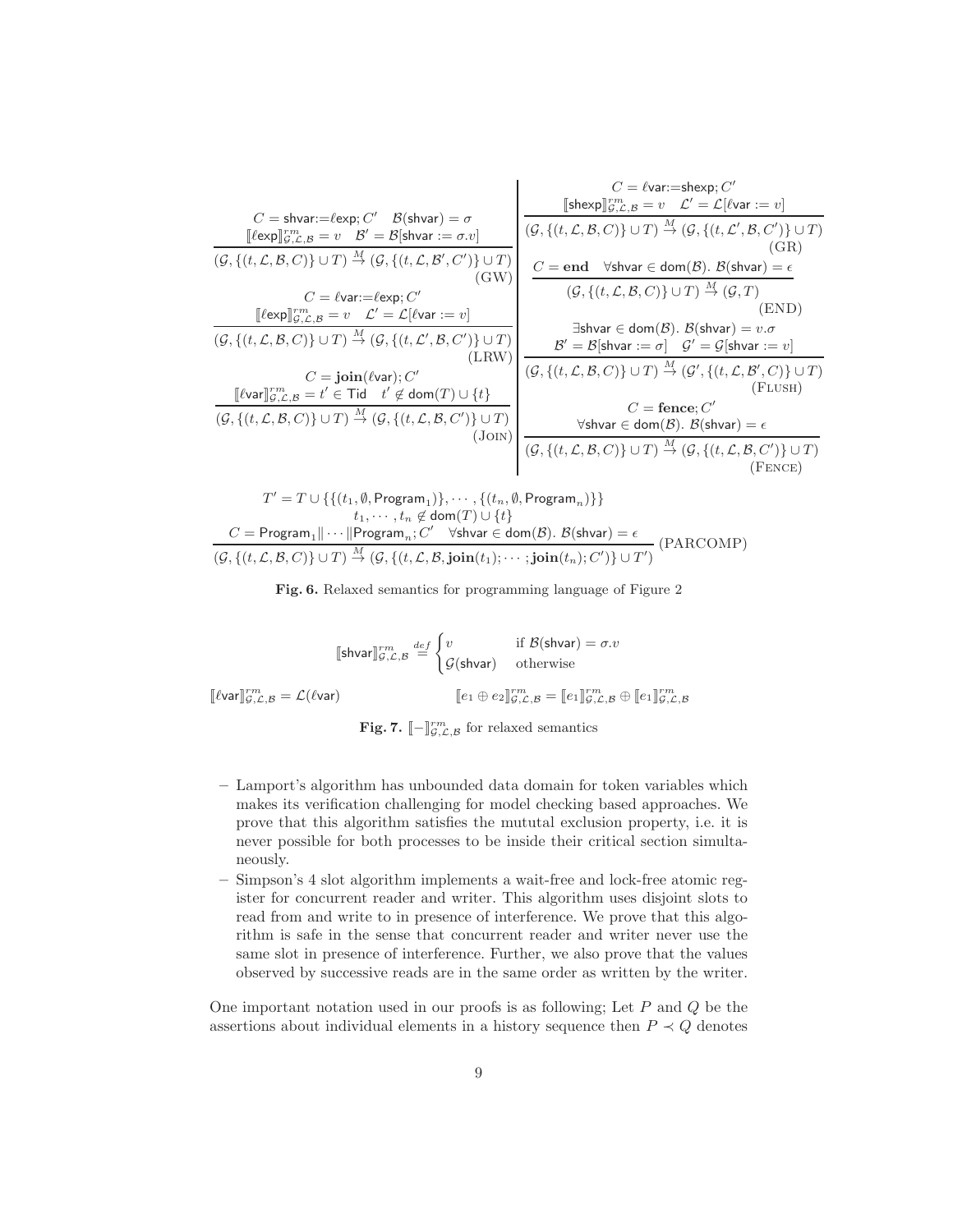the fact that the element satisfying the assertion  $P$  appears before the element satisfying the assertion Q in the history sequence.

### 6.1 Example: Lamport's Bakery Algorithm for Two Processes



Fig. 8. Invariants  $Inv1$  and  $Inv2$  of Figure 9

In Lamport's algorithm each process  $Proc_i$  operates on shared variables token<sub>i</sub> and taking<sub>i</sub> of type integer and boolean respectively. When a process Proc<sub>i</sub> intends to enter the critical section, it first reads the value of token corresponding to another process, say v, and assigns the value  $v + 1$  to its own token variable.  $ftok_1$  and  $ftok_2$  are local variables of  $Proc_1$  which hold the value of token<sub>1</sub> and token<sub>2</sub> respectively. Similarly,  $stok_1$  and  $stok_2$  are local variables of Proc<sub>2</sub> for token<sub>1</sub> and token<sub>2</sub>.  $(a, b) < (a', b')$  denotes lexicographic less than relation, i.e.  $(ftok_2, 2) < (ftok_1, 1)$  iff  $ftok_2 < ftok_1$  and  $(stok_1, 1) < (stok_2, 2)$ iff  $stok_1 \leq stok_2$ . This algorithm with inline assertions is shown in Figure 9 where Inv1 and Inv2 are as in Figure 8. Assertions are on the history  $h_i$  and local variables of that process. History  $h_i$  is abstracted using the predicates of Figure 5. It should be noted that  $V_1, W_1$  and  $X_1$  do not appear explicitly inside the regular structure of the history abstracted by  $[Q_1; R_1; T_1; U_1; \textbf{None}]; P_1]^*$ . They appear in the last iteration of the loop and therefore the variables updated inside the loop,  $(ftok_1, ftok_2)$ , are assigned the placeholders corresponding to these reads, i.e.  $\mathbf{ph}_2$ ,  $\mathbf{ph}_3$  and  $\mathbf{ph}_4$ . Same holds for the invariant of Proc<sub>2</sub> as well. Subsequently, these elements are abstracted to None! in order to establish the loop invariant.

Mutual Exclusion proof In order to prove the mutual exclusion property, we first state the required assertion to capture this property.

$$
ME \stackrel{def}{=} (Inv1''(h_1) \wedge Inv2''(h_2) \wedge \text{Compat}(0, 0, \text{false}, \text{false}, h_1, h_2) = \text{false})
$$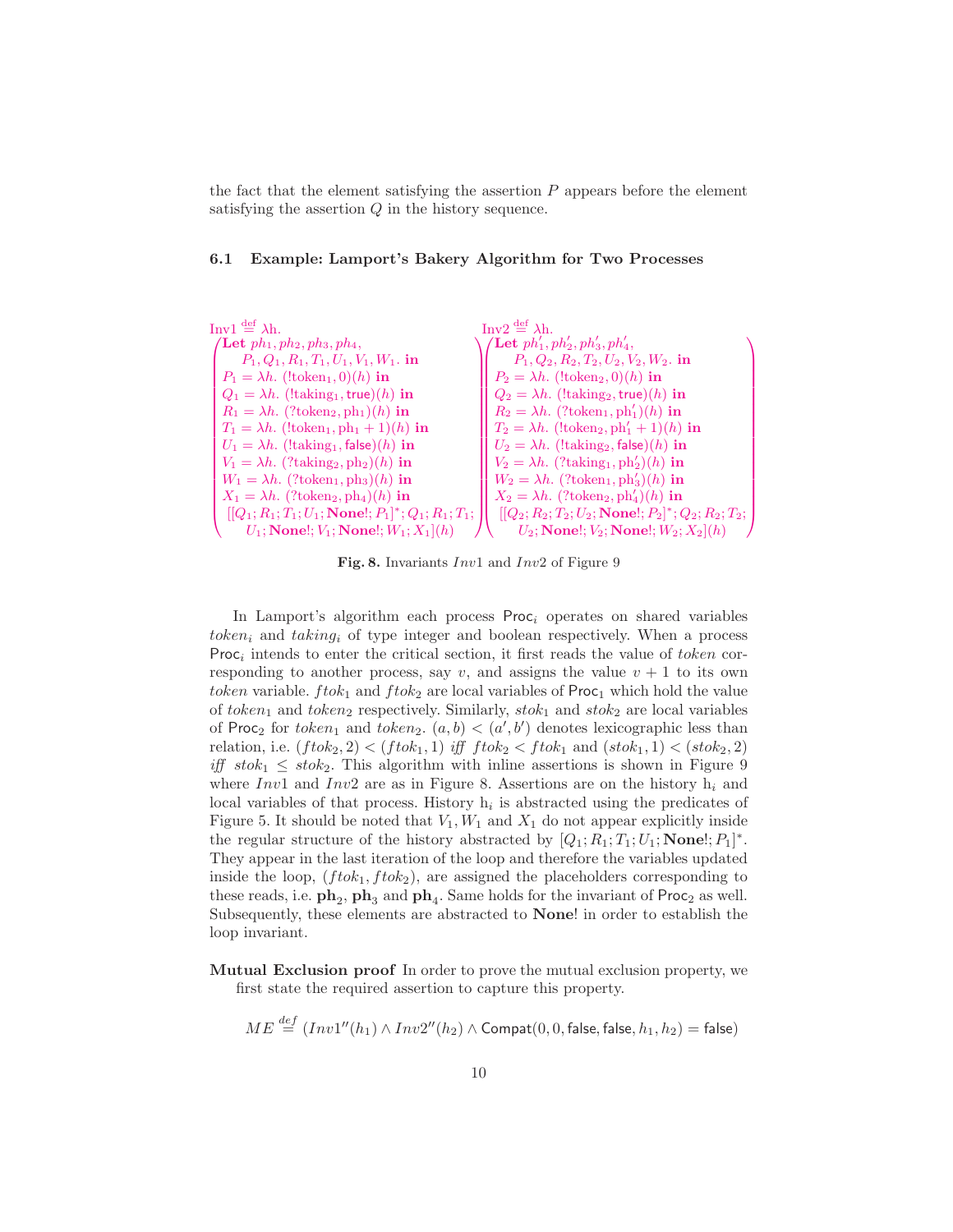```
token_1:=0,token_2:=0,taking_1:=false,taking_2:=falseProc<sub>1</sub>
while(true) do
    [Q_1; R_1; T_1; U_1; \textbf{None!}; P_1]^*(h_1)1. taking<sub>1</sub>:=true
    [[Q_1; R_1; T_1; U_1; \textbf{None}]; P_1]^*; Q_1](h_1)2. ftok<sub>2</sub>:=token<sub>2</sub>3. tokeni:=ftok<sub>2</sub>+14. \text{taking}_1:=false
    [[Q_1; R_1; T_1; U_1; \textbf{None}]; P_1]^*; Q_1; R_1; T_1; U_1](h_1)5. fdone<sub>2</sub>:=taking<sub>2</sub>
    6. while(fdone<sub>2</sub> \neq false) do
             fdone_2:=taking_2od
    7. ftok<sub>1</sub>:=token<sub>1</sub>8. ftok<sub>2</sub>:=token<sub>2</sub>
    Inv1'(h_1) \stackrel{\text{def}}{=} Inv1(h_1) \wedge ftok_1 = ph_3\wedgeftok<sub>2</sub> = ph<sub>4</sub> \wedge ph<sub>2</sub> = false
    9. while(ftok<sub>2</sub> \neq 0 \wedge (ftok<sub>2</sub>, 2) < (ftok<sub>1</sub>, 1)) do
             ftok<sub>1</sub>:=token<sub>1</sub>ftok<sub>2</sub>:=token<sub>2</sub>
          od
    Inv1''(h_1) \stackrel{\text{def}}{=} Inv1'(h_1)\land \neg(\text{ftok}_2! = 0 \land (\text{ftok}_2, 2) < (\text{ftok}_1, 1))Critical Section
    10. token_1:=0[Q_1; R_1; T_1; U_1; \textbf{None}]; P_1]^+(h_1)od
                                                                                                                                Proc<sub>2</sub>
                                                                                              while(true) do
                                                                                                   [Q_2; R_2; T_2; U_2; \textbf{None!}; P_2]^*(h_2)1'. taking<sub>2</sub>:=true
                                                                                                   [[Q_2; R_2; T_2; U_2; \textbf{None!}; P_2]^*; Q_2](h_2)2'. stok<sub>1</sub>:=token<sub>1</sub>
                                                                                                   3'. token<sub>2</sub>:=stok<sub>1</sub> + 1
                                                                                                   4'. taking<sub>2</sub>:=false
                                                                                                   [[\mathrm{Q}_2; \mathrm{R}_2; \mathrm{T}_2; \mathrm{U}_2; \textbf{None}]; \mathrm{P}_2]^*; \mathrm{Q}_2; \mathrm{R}_2; \mathrm{T}_2; \mathrm{U}_2](\mathrm{h}_2)5'. sdone<sub>1</sub>:=taking<sub>1</sub>
                                                                                                   6'. while(sdone<sub>1</sub> \neq false) do
                                                                                                            sdone_1:=taking_1od
                                                                                                   7'. stok<sub>1</sub>:=token<sub>1</sub>
                                                                                                   8'. stok<sub>2</sub>:=token<sub>2</sub>
                                                                                                   \mathrm{Inv2}'(\mathrm{h}_2)\stackrel{\mathrm{def}}{=} \mathrm{Inv2}(\mathrm{h}_2) \wedge \mathrm{stok}_1 = \mathrm{ph}_3'\wedge \mathrm{stok}_2 = \mathrm{ph}_4' \wedge \mathrm{ph}_2' = \mathsf{false}9'. while(stok<sub>1</sub> \neq 0 \wedge (stok<sub>1</sub>, 1) < (stok<sub>2</sub>, 2)) do
                                                                                                           stok<sub>1</sub>:=token<sub>1</sub>stok<sub>2</sub>:=token<sub>2</sub>od
                                                                                                   Inv2''(h_2) \stackrel{\text{def}}{=} Inv2'(h_2)\wedge \neg(\text{stok}_1! = 0 \wedge (\text{stok}_1, 1) < (\text{stok}_2, 2))Critical Section
                                                                                                   10'. token_2:=0[Q_2; R_2; T_2; U_2; \textbf{None!}; P_2]^+(h_2)od
```
Fig. 9. Lamport's Bakery Algorithm for Two Processes

where  $Inv1''(h_1)$  and  $Inv2''(h_2)$  are the assertions inside critical sections of Proc<sub>1</sub> and Proc<sub>2</sub> respectively. We prove it in two steps. First we show that,

$$
Inv1'(h_1) \land Inv2'(h_2) \land \text{ Compact}(0, 0, \text{false}, \text{false}, h_1, h_2) \implies Inter.
$$
\n
$$
Inter \stackrel{def}{=} \begin{pmatrix}\nInter1 \stackrel{def}{=} (ftok_2 = 0 \implies stok_1 \neq 0 \land stok_1 < stok_2) \\
\land Inter2 \stackrel{def}{=} (stok_1 = 0 \implies ftok_2 \neq 0 \land ftok_2 < ftok_1) \\
\land Inter3 \stackrel{def}{=} (ftok_2 \neq 0 \land stok_1 \neq 0 \implies \text{ftok}_1 \leq ftok_2 \implies stok_1 \leq stok_2)\n\end{pmatrix}
$$

and then it is easy to show that,

$$
\begin{array}{c} Inter \land \neg (ftok_2 \neq 0 \land (ftok_2, 2) < (ftok_1, 1)) \\ \land \neg (stok_1 \neq 0 \land (stok_1, 1) < (stok_2, 2)) = \text{false} \end{array}
$$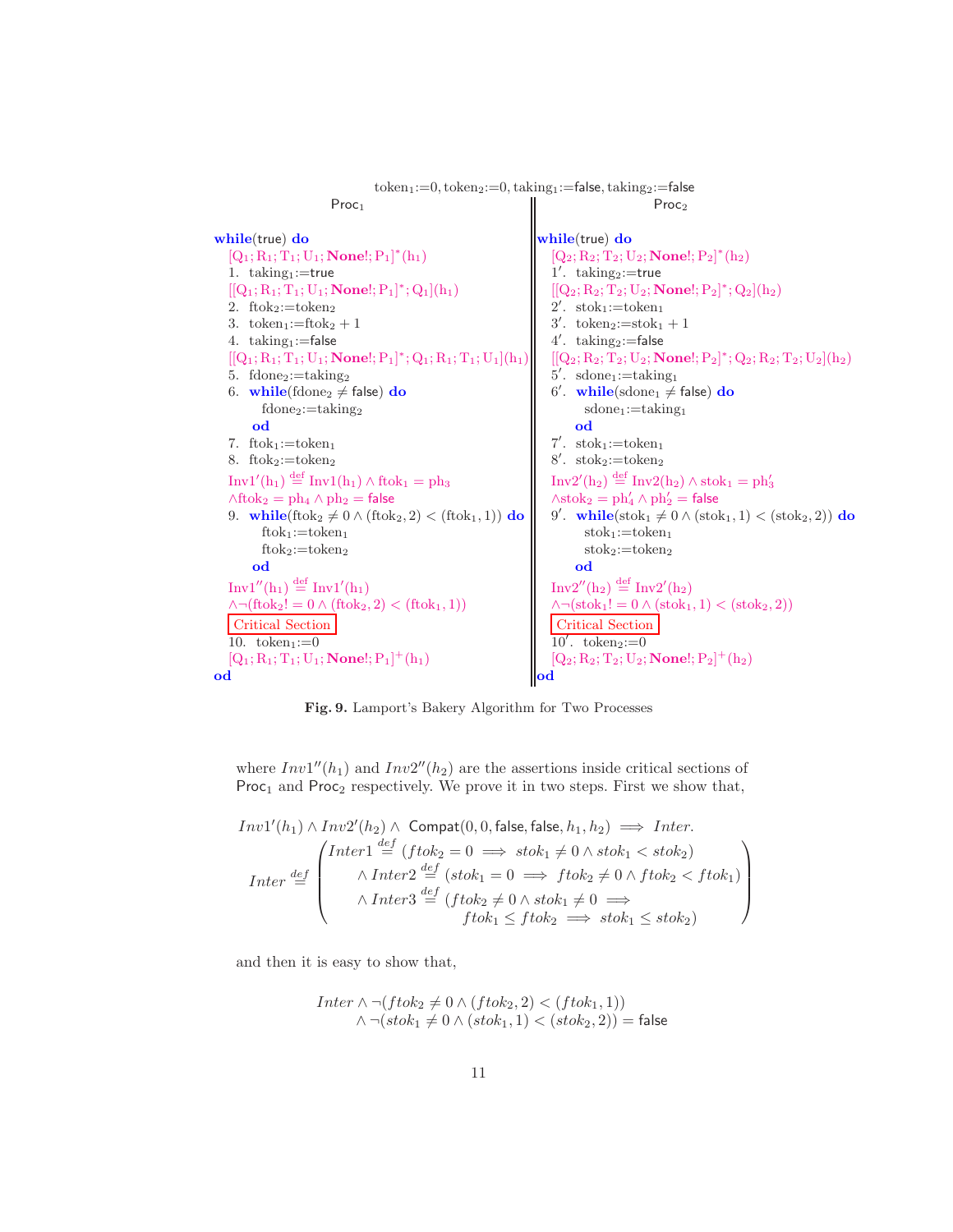**Proof of**  $Inv1'(h_1) \wedge Inv2'(h_2) \wedge \text{Compat}(0, 0, \text{false}, \text{false}, h_1, h_2) \implies Inter1$ , We show that in two steps,

$$
Inv1'(h_1) \wedge Inv2'(h_2) \wedge \text{Compat}(0, 0, \text{false}, \text{false}, h_1, h_2)
$$
  
 
$$
\wedge \text{ftok}_2 = 0 \implies \text{stok}_1 \neq 0
$$
 (1)

and

 $\boldsymbol{I}$ 

$$
nv1'(h_1) \wedge Inv2'(h_2) \wedge \text{Compat}(0, 0, \text{false}, \text{false}, h_1, h_2)
$$
  
 
$$
\wedge \text{ftok}_2 = 0 \implies \text{stok}_1 < \text{stok}_2 \tag{2}
$$

**Proof of** (1), First assume that  $Inv1'(h_1)$ ,  $Inv2'(h_2)$ , Compat $(0, 0,$  false, false,  $h_1, h_2)$ and  $ftok_2 = 0$  hold. Only way to have  $ftok_2 = ph_4 = 0$  is to put last read of token<sub>2</sub> in  $h_1$  (denoted by  $X_1$ ) in the merged history after  $P_2$  of, say  $k-1$ <sup>th</sup> iteration of  $[Q_2; R_2; T_2; U_2; \textbf{None}]; P_2]$  and before  $T_2$  of  $k^{th}$  iteration. Inv1 implies that  $T_1 \prec X_1$  hence the value of token<sub>1</sub> visible at  $X_1$  is non-zero which also becomes visible at  $T_2$  because of the placement of  $X_1$  before  $T_2$ and the fact that the history  $h_{\text{Proc}_1}$  does not contain any write to token<sub>1</sub> after X<sub>1</sub>. Further because  $Inv2$  implies  $T_2 \prec W_2$  therefore the read of token<sub>1</sub> at  $W_2$  in Proc<sub>2</sub> also observes this non-zero value of token<sub>1</sub> and assigns it to stok<sub>1</sub>. Therefore we have,

$$
Inv1(h_1) \land Inv2(h_2) \land \text{Compact}(0, 0, \text{false}, \text{false}, h_1, h_2) \\ \land \text{ftok}_2 = 0 \implies \text{stok}_1 \neq 0
$$

Out of all the orderings of Proc<sub>1</sub> and Proc<sub>2</sub> only  $T_1 \prec X_1$  and  $T_2 \prec W_2$  are used to prove this part of the proof. Hence these two are *sufficient* to prove (1).

**Proof of** (2) In order to have  $ftok_2 = ph_4 = 0$ ,  $X_1$  should be placed in the merged history after  $P_2$ , of say  $k-1$ <sup>th</sup> iteration of  $[Q_2; R_2; T_2; U_2; \textbf{None}]; P_2]$ and before  $T_2$  in  $k^{th}$  iteration. Further,  $Inv'_1$  implies  $ph_2 =$  false and therefore  $V_1$ (corresponding to the read of  $taking_2$  in last iteration) must be placed before  $Q_2$  of any  $n<sup>th</sup>$  iteration and after  $U_2$  of  $n-1<sup>th</sup>$  iteration such that  $n \leq k^{th}$ . It must be noticed that  $V_1$  cannot be put after  $U_2$  of  $k^{th}$  iteration because  $V_1 \prec X_1$  in the history of Proc<sub>1</sub>. Inv1 implies  $T_1 \prec V_1$  and hence the value of  $token_1$  visible at  $V_1$  is non-zero, say v. As  $V_1$  has been placed before  $Q_2$  of  $n^{th}$  iteration, where  $n \leq k$ , hence the same value v of token<sub>1</sub> is also visible at  $Q_2$  of  $n^{th}$  iteration. Inv2 implies that  $Q_2 \prec R_2$  hence the same value v of token<sub>1</sub> is also visible at  $R_2$  of any subsequent iterations. Inv2 implies  $R_2 \prec T_2$  and therefore all subsequent iterations of  $T_2$  write  $v + 1$  to token<sub>2</sub> resulting in  $stok_2 = v + 1$ . Further the value visible at  $stok_1$  in Proc<sub>2</sub> is still the last value written to  $token_1$  by  $Proc_1$ , i.e. v. Therefore we get,

$$
\begin{array}{c} Inv1'(h_1) \wedge Inv2'(h_2) \wedge \operatorname{Compat}(0,0,\text{false},\text{false},h_1,h_2) \\ \wedge ftok_2 = 0 \implies stok_1 < stok_2 \end{array}
$$

Only orderings used in this part of the proof are  $V_1 \prec X_1, T_1 \prec V_1, R_2 \prec T_2$ and  $Q_2 \prec R_2$ . Hence, out of all total orders in  $h_1$  and  $h_2$  these are sufficient to prove (2).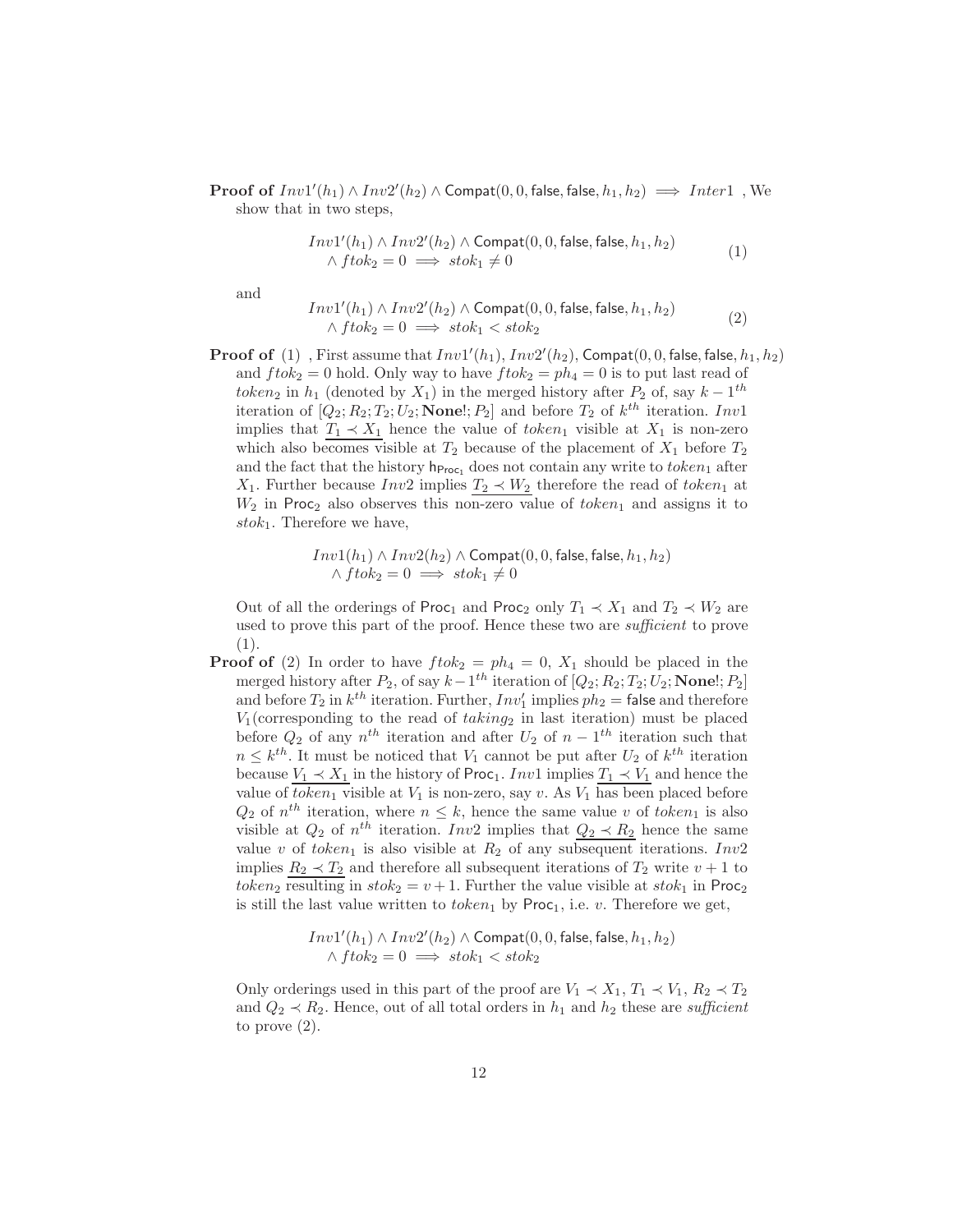- **Proof of**  $Inv1' \wedge Inv2' \wedge \text{Compact}(0, 0, \text{false}, \text{false}, h_1, h_2) \implies Inter2$ , This is symmetric to previous proof and gives us following symmetric *sufficient orderings*;  $T_2 \prec X_2$ ,  $T_1 \prec W_1$ ,  $V_2 \prec X_2$ ,  $T_2 \prec V_2$ ,  $Q_1 \prec R_1$  and  $R_1 \prec T_1$ .
- **Proof of**  $Inv1' \wedge Inv2' \wedge \text{Compact}(0, 0, \text{false}, \text{false}, h_1, h_2) \implies Inter3$ , For  $ftok_2 \neq$ 0,  $X_1$  must read the non-zero value written to  $token_2$  at  $T_2$  and similarly for  $stok_1 \neq 0$ ,  $W_2$  must read the non-zero value written to token<sub>1</sub> at  $T_1$ . Let  $X_1$ read from  $T_2$  of iteration  $k_2$  and  $W_2$  reads from  $T_1$  of iteration  $k_1$ . Following possibilities arise based on whether or not  $k_1$  and  $k_2$  are last iterations of Proc<sub>1</sub> and Proc<sub>2</sub>.
	- $k_1$  is not the last iteration and  $k_2$  is the last iteration In order to have  $stok_1 \neq 0, W_2$  is placed after  $T_1$  of  $k_1^{th}$  iteration and before  $P_1$  of  $k_1^{th}$ iteration in the merged history. Inv2 implies that  $T_2 \prec W_2$  and therefore the value written to token<sub>2</sub> in the last iteration of Proc<sub>2</sub> at  $T_2$  is some v such that  $v \neq 0$  and it flows to  $W_2$ . Inv1 implies  $P_1 \prec X_1$  and because Proc<sub>1</sub> does not write to token<sub>2</sub> hence  $X_1$  also sees the value of token<sub>2</sub> as  $v \neq 0$ . Inv1 further implies that  $P_1 \prec R_1$  for  $R_1$  of any iteration greater than  $k_1$  and  $R_1 \prec T_1$  such that  $\overline{R_1}$  reads the value of token<sub>2</sub> and writes back this value incremented by 1 to token<sub>1</sub> at  $T_1$ . Therefore  $v+1$  is written to token<sub>1</sub> at  $T_1$  in all iterations greater than  $k_1$ . Further,  $T_1 \prec W_1$ implies that the same value  $v + 1$  is also visible at  $W_1$ . Therefore we get  $ftok_1 > ftok_2$  implying *Inter3* trivially holds.
	- $k_1$  is the last iteration and  $k_2$  is not the last iteration In order to have  $ftok_2 \neq 0$ ,  $X_1$  is placed after  $T_2$  of  $k_2$  and before  $P_2$  of  $k_2$  in the merged history. Inv1 implies  $T_1 \prec X_1$  and therefore the value written to token<sub>1</sub> in the last iteration of Proc<sub>1</sub> at  $T_1$  is some v such that  $v \neq 0$  and it flows to  $X_1$ . Inv2 implies  $P_2 \prec R_2$  for  $R_2$  of any iteration greater than  $k_2$  and  $R_2 \prec T_2$  such that  $\overline{R_2}$  reads the value of token<sub>1</sub> and writes back this value incremented by 1 to *token*<sub>2</sub> at  $T_2$ . Therefore  $v+1$  is written to token<sub>2</sub> at  $T_2$  in all iteration greater than  $k_2$ . Also Inv2 implies  $T_2 \prec X_2$ which gives  $stok_2$  equal to  $v + 1$ . Further  $Inv2$  also implies  $P_2 \prec W_2$ hence the same value v of token<sub>1</sub> which is visible at  $P_2$  is assigned to stok<sub>1</sub>. This results in  $stok_1 < stok_2$  and hence proved.
	- Both  $k_1$  and  $k_2$  are last iterations : In this case  $X_1$  is placed after  $T_2$  of the last iteration and because  $T_2 \prec X_2$  hence  $ftok_2 = stok_2$ . Similarly, if  $W_2$  is placed after  $T_1$  of the last iteration then from  $T_1 \prec W_1$  in Inv1 we have  $stok_1 = stok_2$ . Therefore  $ftok_1 \leq ftok_2 \implies \overline{stok_1 \leq stok_2}$  hence proved.
	- Neither of  $k_1$  and  $k_2$  are last iterations : We show that if  $ftok_2$  reads the value of  $token_2$  from  $k_2^{th}$  iteration of Proc<sub>2</sub> then it is not possible for stok<sub>1</sub> to read the value of token<sub>1</sub> from the iteration  $k_1$  of Proc<sub>1</sub> which is not the last iteration. Let  $X_1$  is placed after  $T_2$  and before  $P_2$  of  $k_2^{th}$ iteration.  $T_1 \prec X_1$  implies that the value of token<sub>1</sub> visible at  $X_1$  is from the last iteration of  $T_1$  which also becomes visible at  $P_2$  of  $k_2^{th}$  iteration because of the placement of  $X_1$ . Further,  $P_2 \prec W_2$  implies that  $W_2$  sees the same value of token<sub>1</sub> written by the last iteration of  $\textsf{Proc}_1$  at  $T_1$  which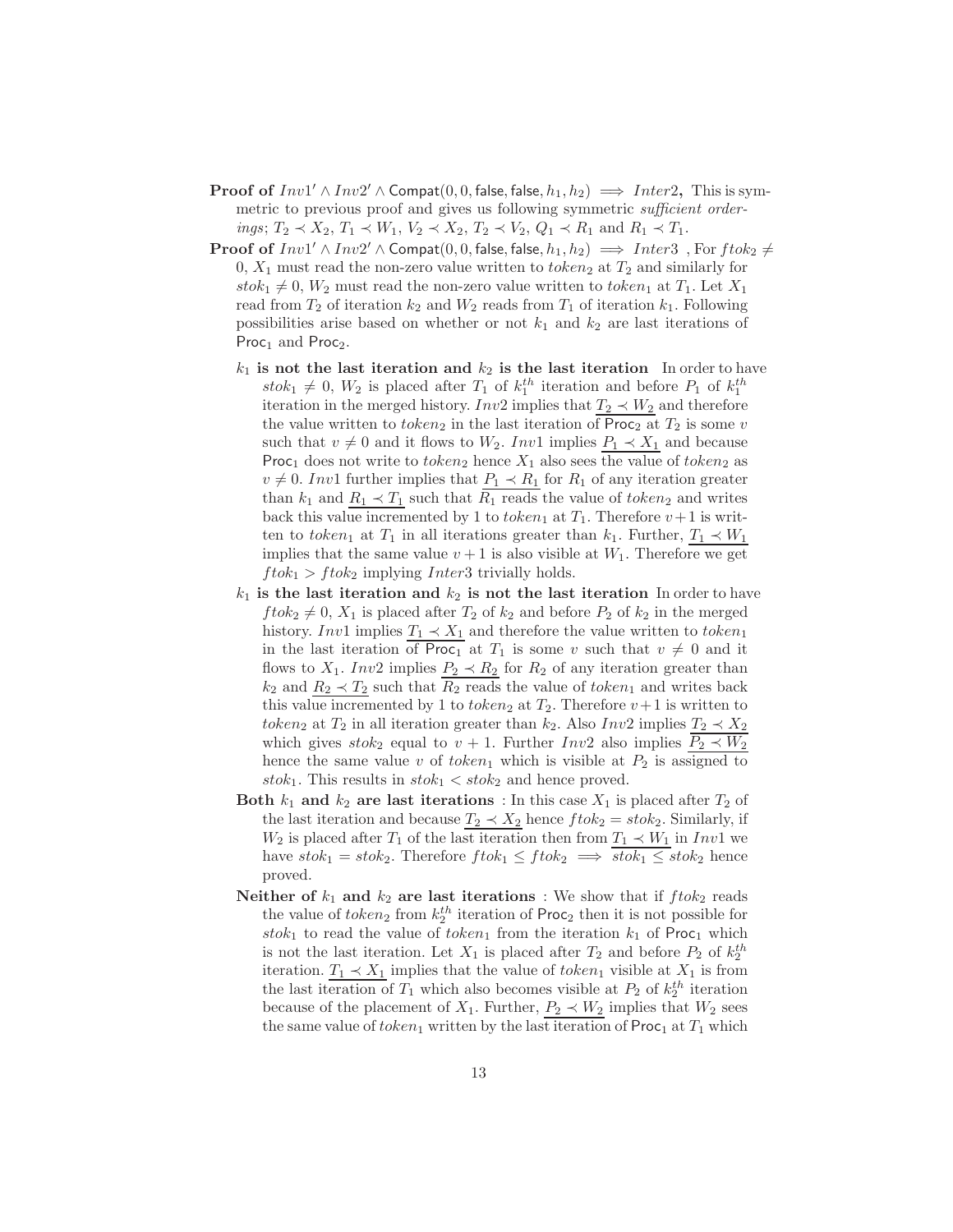is not  $k_1$ . Similar argument follows for  $W_2$  as well. Hence no compatible merged history exists for this case.

Finally we collect the sufficient orderings used to prove Inter3.

 $- T_1 \prec X_1, T_1 \prec W_1, P_1 \prec X_1, P_1 \prec R_1$  and  $R_1 \prec T_1$  for Proc<sub>1</sub>.

 $- T_2 \prec X_2, T_2 \prec W_2, P_2 \prec W_2, P_2 \prec R_2 \text{ and } R_2 \prec T_2 \text{ for Proc}_2.$ 

In  $P_1 \prec R_1$  and  $P_2 \prec R_2$ ,  $R_i$  comes from the iteration later than that of  $P_i$ .

Lamport's bakery algorithm under PSO memory model PSO memory model allows write instructions in a process to be reordered with future write and read instructions operating on different addresses. We have following sufficient instruction orderings needed to prove Inter and hence mutual exclusion.

- $T_1 \prec V_1, T_1 \prec W_1, T_1 \prec X_1, P_1 \prec X_1, V_1 \prec X_1, Q_1 \prec R_1, R_1 \prec T_1$
- $T_2 \lt V_2, T_2 \lt X_2, T_2 \lt W_2, P_2 \lt W_2, V_2 \lt X_2, Q_2 \lt R_2, R_2 \lt T_2$
- $-P_1 \prec R_1$  if  $P_1$  is from iteration k then  $R_1$  is from iteration greater than k.
- $-P_2 \prec R_2$  if  $P_2$  is from iteration k then  $R_2$  is from iteration greater than k.

The PSO memory model preserves the ordering of any two instructions which are data or control dependent. Therefore  $T_1 \prec W_1, T_2 \prec X_2, R_1 \prec T_1$  and  $R_2 \prec T_2$  are also satisfied by PSO. Further, PSO also preserves the order of two read instructions, i.e.  $V_1 \prec X_1$  and  $V_2 \prec X_2$ . A fence between  $T_1$  and  $V_1$  also satisfies the ordering  $T_1 \prec X_1$  and symmetrically a fence between  $T_2$  and  $V_2$  also satisfies the ordering  $T_2 \prec W_2$ . Further, a fence between  $Q_1$ and  $R_1$  also orders  $P_1$  of  $k^{th}$  iteration before  $R_1$  of  $\geq k+1^{th}$  iterations and  $X_1$ . A fence between  $Q_2$  and  $R_2$  also orders  $P_2$  of  $k^{th}$  iteration before  $R_2$  of  $\geq k+1^{th}$  iteration and  $W_2$ . Therefore we only need two fence instructions per process, i.e. between  $Q_1$  and  $R_1$  and between  $T_1$  and  $V_1$  in Proc<sub>1</sub> and symmetrically in Proc<sub>2</sub>.

### 6.2 Example: Simpson's 4 slot algorithm [Sim90]

This is a wait-free algorithm for concurrent access of a location from a single reader and a single writer processes. This location is simulated using a  $2\times 2$  array variable slot. If the reader is reading the data and the writer wants to write new data at the same time then instead of waiting for the reader to complete, the writer writes to a different index of slot and indicates the reader to read from this location in the subsequent read. Boolean variables reading and latest represent two indices (false as 0 and true as 1) to denote the row and column indices of slot and index variable. Variable index is a two element boolean array such that for any  $s \in \{true, false\}$ , slot[s][index[s]] has the latest data written by the writer in the row slot<sup>[s]</sup>. Variables  $fwp$  and  $fwindex$  are local to the writer process. Variables srp and srindex are local to the reader process. The algorithm with inline assertions on history and local variables are shown in Figure 10. In order to simulate different invocations of the writer and the reader the respective program is enclosed within the loop. We are interested in proving following two properties of this algorithm.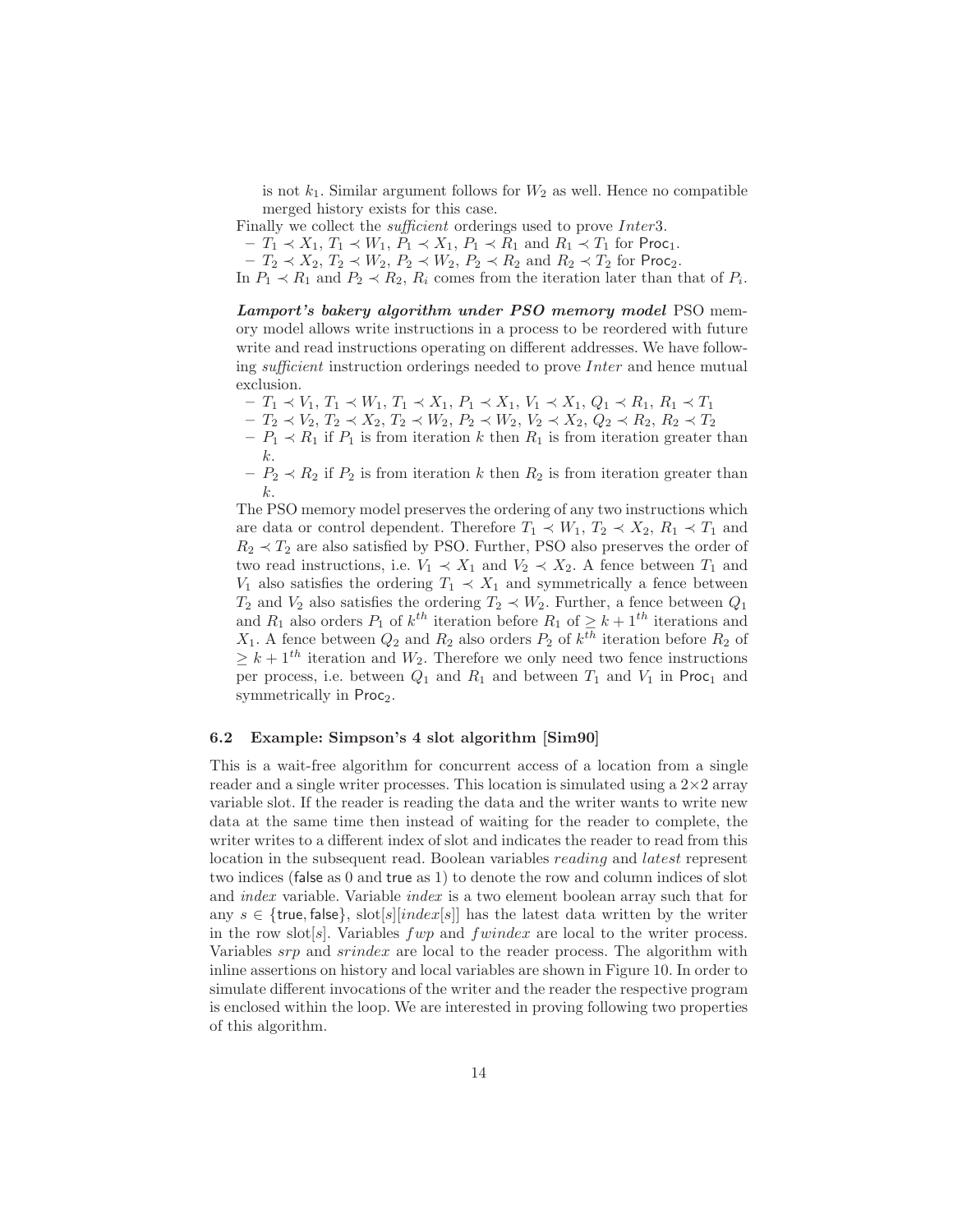

Fig. 10. Simpson's 4 slot algorithm

Interference Freedom We want to show that at the entry point of critical sections (for the writer and the reader)  $fwp \neq srp$ , i.e. the reader and the writer use different rows of the slot variable, and  $fwp = srp \Rightarrow fwindex \neq$ srindex, i.e. if both use the same row of the slot variable then they read from and write to different column of that row. Therefore, we want to prove

```
Inv1'(h_1) \wedge Inv2'(h_2) \wedge \textsf{Compact}(\textsf{false},\textsf{false},\{0\},\{\textsf{false}\},h_1,h_2) \impliesfwp \neq srp \vee fwp = srp \Rightarrow fwindex \neq srinder
```
Where  $Inv1'$  and  $Inv2'$  are the assertions just before the program point where writer is going to write the data and reader is going to read the data.

*Proof.* In any compatible merged history h of  $h_1$  and  $h_2$  the placement of the last write (!reading,  $ph'_1$ ) of  $h_2$  has two choices with respect to the last read (?reading,  $ph_1$ ) of  $h_1$ .

 $-I$  ast write (!reading, ph'<sub>1</sub>) of  $h_2$  is placed before the last read (?reading, ph<sub>1</sub>) of  $h_1$ : As writer does not write to *reading* hence  $ph_1 = ph'_1$ , or  $\neg fwp =$ srp (from assertions  $fwp = \neg ph_1$  and  $srp = ph'_1$ ) and therefore  $fwp \neq$ srp. Hence proved.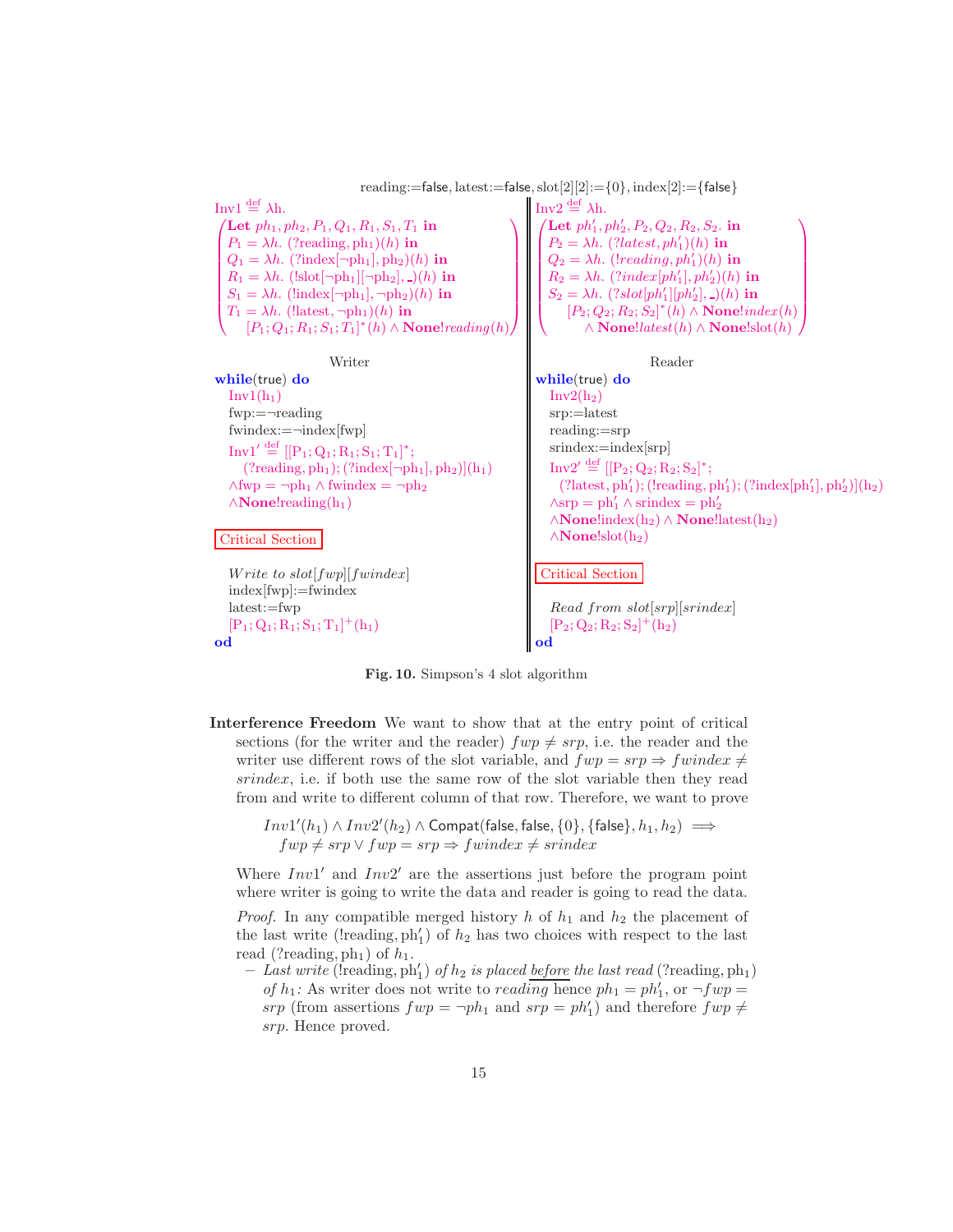$-$  Last write (!reading, ph'<sub>1</sub>) of  $h_2$  is placed <u>after</u> the last read (?reading, ph<sub>1</sub>) of  $h_1$ : This, along with the assumption  $\overline{fwp} = srp$  implies  $\neg ph_1 = ph'_1$ . Therefore in  $Inv2'$ , (?index $[ph'_1]$ ,  $ph'_2$ ) is same as (?index $[\neg ph_1]$ ,  $ph'_2$ ). According to  $Inv1'$  (?index $[\neg ph_1], ph_2$ ) is in  $h_1$ . We want to establish the relation between  $ph_2$  and  $ph'_2$ .

*Inv*1' implies that  $S_1 \prec$  (?reading, ph<sub>1</sub>) hence there is no write to variable *index* beyond  $(\overline{?reading, ph_1})$  in the merged history. Hence the value at index $[\neg ph_1]$  is same for both processes, i.e.  $ph_2 = ph'_2$ . From  $Invl'$ and  $Inv2'$  we get  $fwindex = \neg ph_2$  and  $sfindex = ph_2$  which implies  $fwindex \neq \n *since*. Hence proved.$ 

From the above proof, we can see that the only ordering important in proving this property is  $S_1 \prec P_1$  where  $P_1$  is from later iteration than that of  $S_1$ . Now we prove another property of interest and find out the program orderings used in that proof.

Consistent Reads Second property of interest is related to the order of reads. It specifies that the values read by the reader form a stuttering sequence of values written by the writer, i.e. if the writer writes the sequence 1,2,3,4,5 in subsequent invocations of write then the reader cannot observe 1,4,3,5 as a sequence read. It must observe the sequence which preserve the order of writes and possibly interspersed with the repetition of the same data. First, we define some notations used in this section. Let MergedHist( $\text{Reader}^R$ , Writer<sup>W</sup>) be the set of all compatible merged histories consisting of R invocations of the reader process and W invocations of the writer process. Let  $\text{Reader}(n)$ and Writer $(n)$  be the  $n<sup>th</sup>$  invocations of the reader and the writer respectively. Let  $D^k$  be the data written by the writer in the  $k^{th}$  invocation. Let  $D(w)$  be a sequence  $D^1 \cdot D^2 \cdot \cdots \cdot D^w$  of values written by w consecutive iterations of the writer. For  $s \in \{\text{true}, \text{false}\}, \overline{s}$  denote the negation of s. Let  $elem_{Reader}$  be the element  $elem \in \{ (?, \_, \_, (!, \_)\}$  in the merged history from  $r^{th}$  invocation of the Reader. Similarly  $elem_{Writer^w}$  denote the same for for the  $w^{th}$  iteration of the Writer.

**Stuttering sequence** Let  $S_{r,w}$  be a sequence of length r, constructed from the elements of  $D(w)$ . S<sub>r,w</sub> is a stuttering sequence of  $D(w)$  if for any index i of the sequence  $S_{r,w}$  such the  $S_{r,w}[i-1] = D^{k_1}$  and  $S_{r,w}[i] = D^{k_2}$  then  $k_1 \leq k_2$ .

Some interesting properties of the Reader and the Writer processes Only the writer writes to *latest* and reads from *reading* variable. Further, only the reader writes to reading and reads from latest. Also, the value written to *reading* by the reader in any invocation is same as the value read from latest. The value written to latest by the writer in any invocation is negation of the value that it reads from reading.

Following lemma characterizes the sequence of values written to reading in a segment of the merged history. This characterization is then used in the proof of Lemma 2.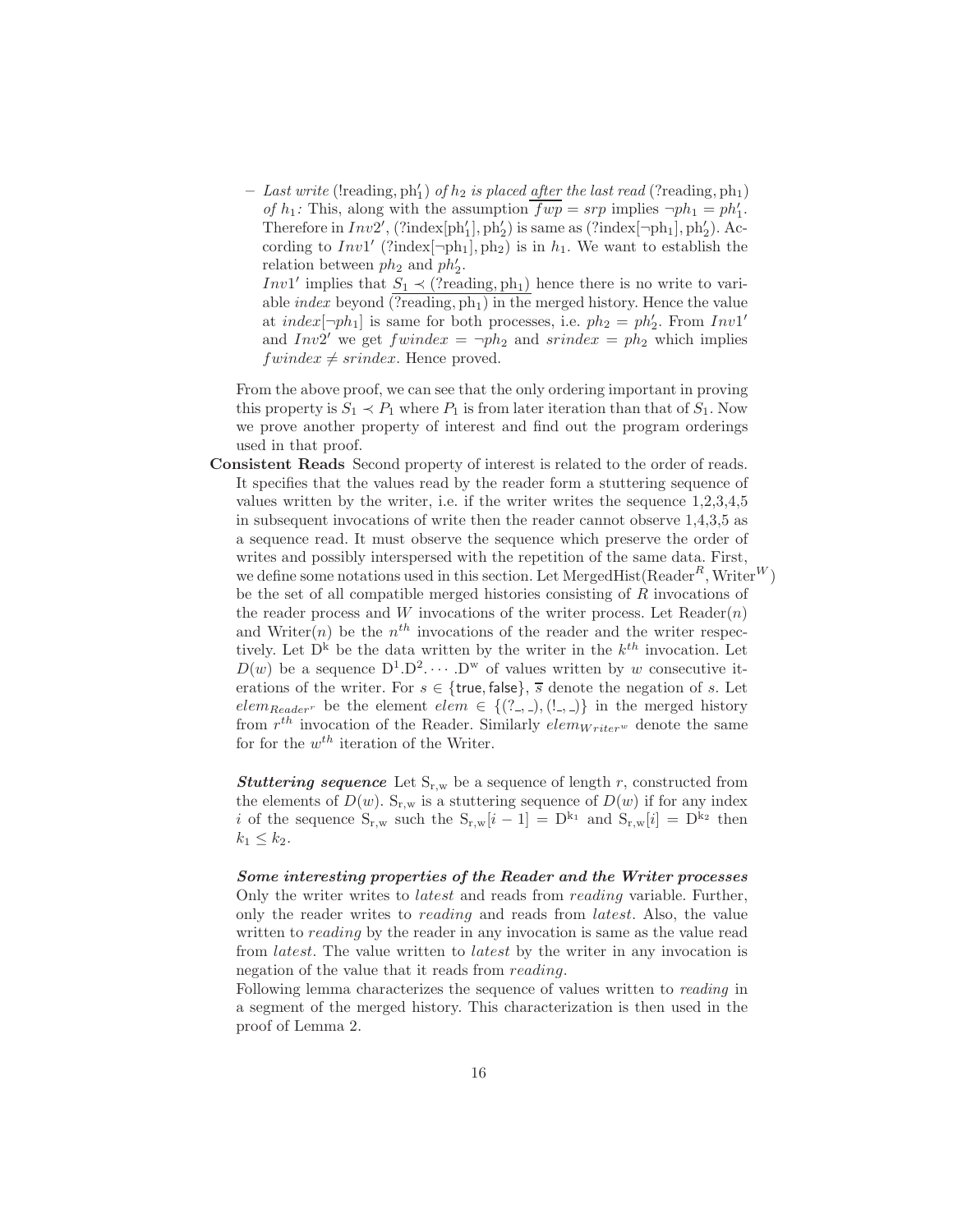**Lemma 1.** For all R, W,  $h \in \text{MergeHist}(\text{Reader}^R, \text{Writer}^W), r \leq R, w \leq$ W,  $s \in \{\text{true}, \text{false}\},$  if  $\text{Reader}(r)$  reads the value of latest written by  $\text{Writer}(w)$ as s then in the sequence of values written to variable reading between  $P_1$  of Writer(w) and  $P_2$  of Reader(r), s is never followed by  $\overline{s}$ .



Fig. 11. Merged history for Lemma 1

Proof. We prove it using induction on the iteration number of the writer process.

**Base case,**  $w = 0$ : If Reader(r) reads the initial value of *latest* (in 0<sup>th</sup> iteration of the writer process), say s, then all the invocations of the reader before Reader( $r$ ) also see this initial value of *latest* as s and therefore the sequence is made of only this value. Hence the base case satisfies this property.

Induction Hypothesis,  $w \leq n$ : For all  $w \leq n$ , if Reader(*r*) reads the value of *latest* as s, written by Writer $(w)$  then the sequence of values written to reading between  $P_1$  of Writer(w) and  $P_2$  of Reader(r) satisfies this property. Induction Step,  $w = n + 1$ : Consider the merged history of Figure 11 where Reader(r) reads the value of *latest*(denoted by B) from Writer( $n+1$ ) (denoted by  $A$ ). We want to prove this property for the sequence of values written to *reading* between A' and B where A' denotes  $P_1$  of Writer $(n+1)$  in Figure 11.  $P_1 \prec T_1$  implies that A' appears before A in the merged history. Let Writer $\overline{(n+1)}$  read the value of *reading* from Reader $(r')$  (denoted by B').  $P_2 \prec Q_2$  implies that  $P_2$  of Reader(r') appears before B' in the merged history. Let Reader(r') at  $P_2$  read the value of *latest* from Writer(n')(A''). It is clear that  $n' < n+1$  hence from the induction hypothesis we know that in the sequence of values written to *reading* between  $A''$  and  $B''$ ,  $\overline{s}$  is never followed by s. We use this knowledge to characterize the values written to *latest* between  $B''$  and  $A'$ . From the writer process we know that the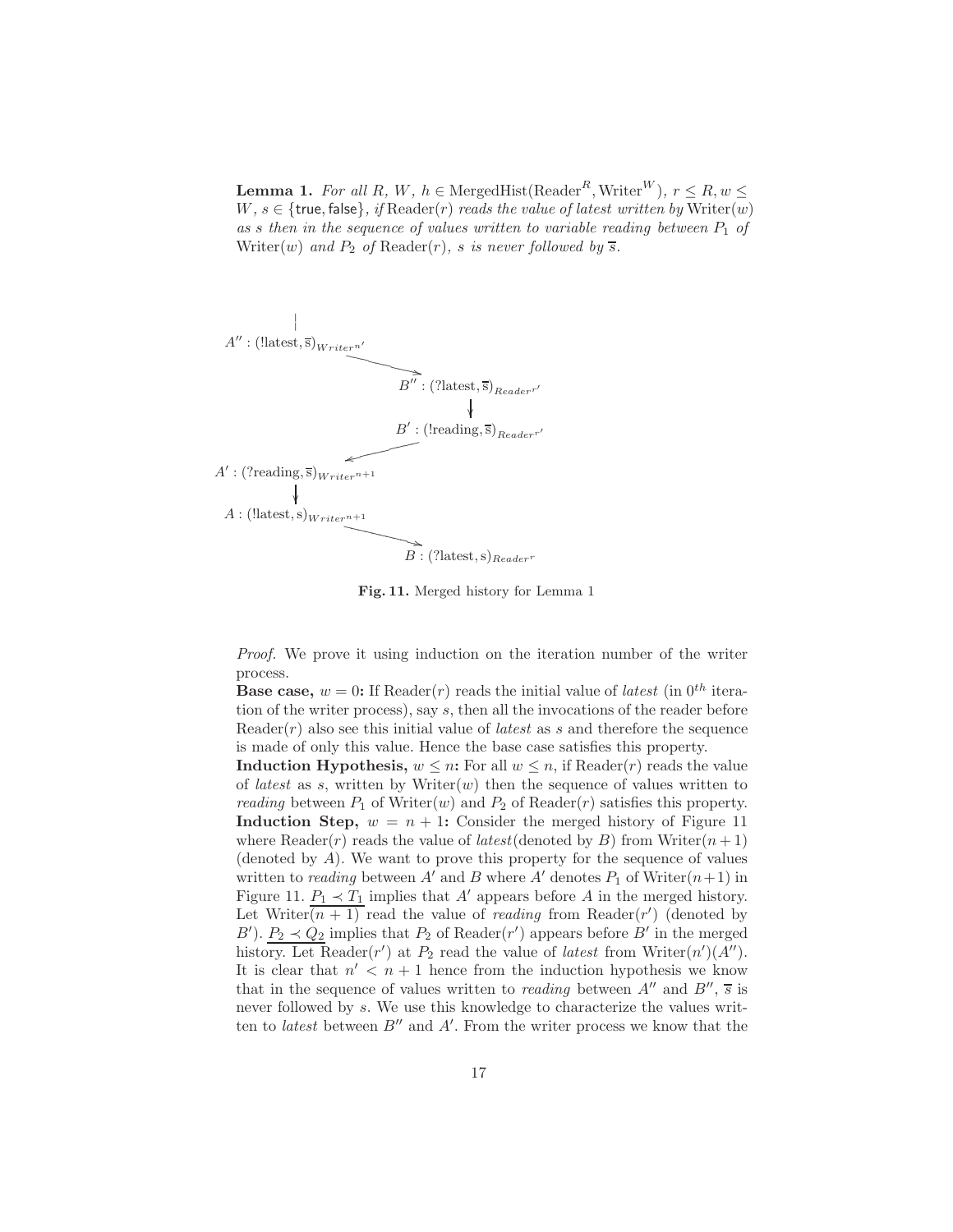value written to latest is negation of the value read from reading variable. Therefore in the sequence of values written to *latest* between  $B''$  and  $A'$ , s is never followed by  $\overline{s}$ . Further, we also know that the reader process writes the same value to reading as is read from the variable latest. Therefore in the sequence of values written to *reading* between  $A'$  and  $B$ , s is never followed by  $\overline{s}$ . Hence proved.

For any reader we establish the relation between its read of variable latest and the read of data. More formally we want to say that,

**Lemma 2.** For all R, W,  $h \in \text{MergeHist}(\text{Reader}^R, \text{Writer}^W), r \leq R, w \leq$ W,  $s \in \{\text{true}, \text{false}\}, \text{ if } \text{Reader}(r) \text{ reads the value of latest as } s \text{ written by}$ Writer $(w)$  and reads the value of index [s] written by Writer $(w')$  then  $w' \geq w$ and  $\text{Reader}(r)$  reads the data  $D^{w'}$  and all the invocations of the writer from w to w' write the data in the row s of the slot variable.

*Proof.* Let us assume that  $Reader(r)$  reads the value of *latest* as s written by Writer(w) which means that  $P_2$  of Reader(r) appears after  $T_1$  of Writer $(w)$  and no write to *latest* appears in between these two points in the merged history. As Writer(w) also writes to  $index[s]$  and  $S_1 \prec T_1$  and  $P_2 \prec R_2$ , hence Reader(*r*) reads the value of *index*[*s*] either from Writer(*w*) or from Writer $(w')$  such that  $w' \geq w$ . We prove the following two properties,

- Reader(r) reads the data written by  $\text{Writer}(w')$  in  $\text{slot}[s][k]$  where k is the value written to  $index[s]$  by  $Writeer(w')$ 

*Proof:* If Reader(r) reads  $index[s]$  as  $k \in \{true, false\}$  from  $Writer(w')$ then  $R_1 \prec S_1$  implies that Writer $(w')$  has also written the data in slot[s][k]. We want to show that no subsequent invocation of the writer writes in slot[s][k] before  $S_2$  of Reader(r). From the assumption that  $R_2$  of Reader(r) reads the value of  $index[s]$  from Writer(w') implies that there is no write to  $index[s]$  between  $S_1$  of Writer $(w')$  and  $R_2$  of Reader $(r)$ .  $S_1 \prec P_1$ , where  $P_1$  is from later iterations than that of  $S_1$ , in Inv1' implies that the writer can be invoked at most once after the iteration  $w'$  and before  $R_2$  of Reader(r). If invoked more than once it results in the write of  $index[s]$  to appear after  $S_1$  of Writer $(w')$  and before  $R_2$  of  $Reader(r)$ , contradicting our assumption. Further, if the next invocation after w' happens then it writes the data to column  $\overline{k}$  of row s in slot variable still satisfying the property. If any further invocation of the writer happens after  $R_2$  and before  $S_2$  of Reader(r) then because of  $Q_2 \prec R_2$ it observes the value of reading as s and therefore writes the data to s row of the slot variable.  $Inv2'$  implies that  $S_2$  of Reader $(r) \prec Q_2$  of subsequent invocations of the reader and therefore no write to reading exists between  $R_2$  and  $S_2$  of Reader(*r*). This results in observing the same value of *reading*, s, and subsequently writing the data to row  $\overline{s}$  by all invocations of the writer between  $R_2$  and  $S_2$  of Reader(*r*).

- All the invocations of the writer from  $w$  to  $w'$  write the data in the row s of the slot variable

Proof: We prove an alternate equivalent property; All invocations of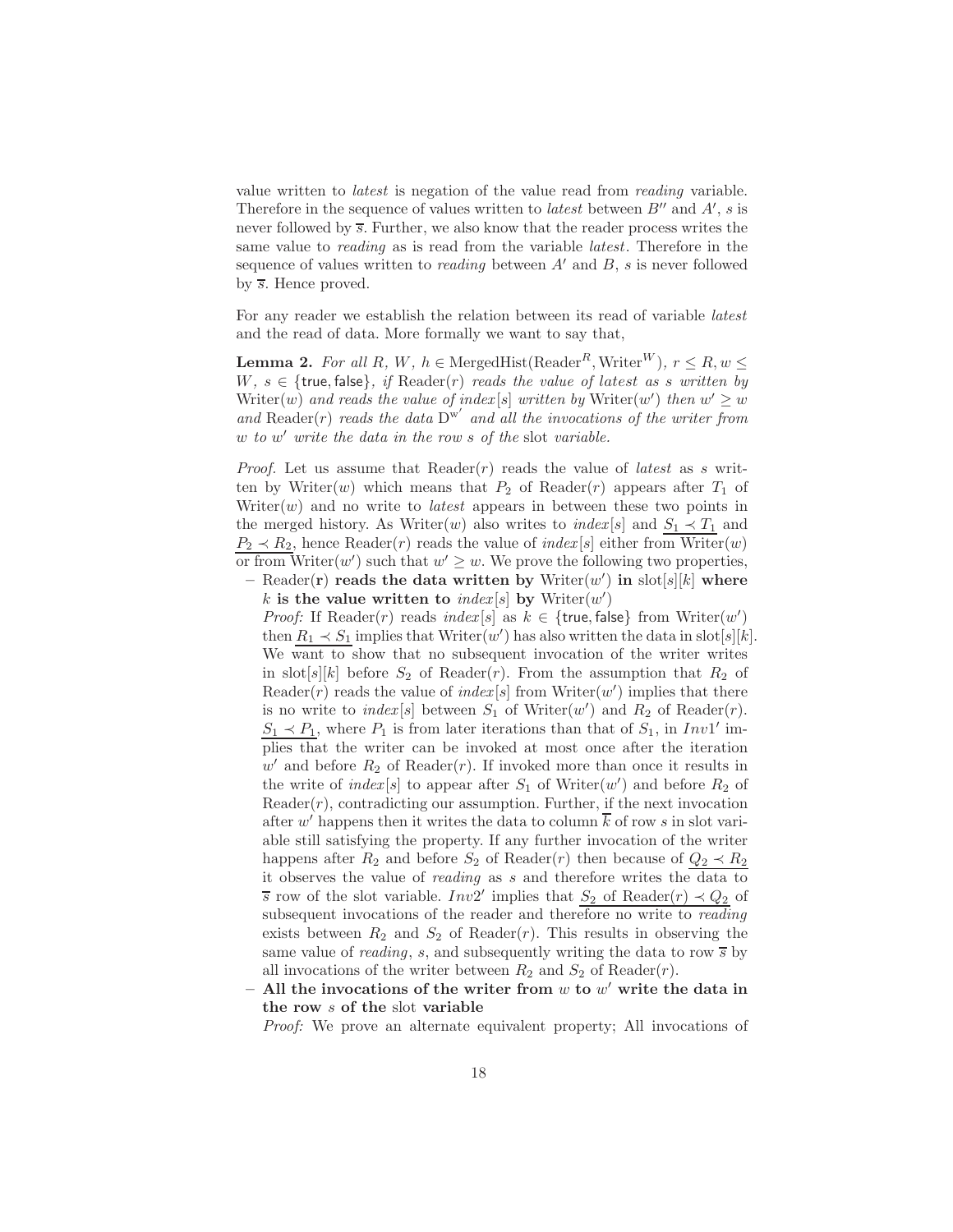the writer from w to w' read the value of *reading* as  $\overline{s}$ . This follows from the property that the writer writes in that row of the slot variable that is obtained by negating the value of the variable reading. From the assumption,  $Write(w')$  writes to  $index[s]$  and therefore it also reads the value of *reading* as  $\overline{s}$  and the same holds for Writer(w) as well. We need to show that this property holds for the rest of the invocations in between  $w$  and  $w'$ . We prove it by contradiction by assuming that there exists a  $w''$  such that  $w < w'' < w'$  and  $P_1$  of Writer(w'') reads the value of *reading* as s. It is clear that  $P_1$  of Writer(w'') appears after  $P_1$ of Writer $(w)$  and before  $P_1$  of Writer $(w')$ . From the earlier argument we know that the value of *reading* visible at  $P_1$  of Writer $(w)$  is  $\overline{s}$ . Hence,  $P_1$  of Writer(w'') cannot read from the value of *reading* visible at  $P_1$  of Writer $(w)$ . Therefore, it must read the value of *reading* as s from the sequence of values written to *reading* between  $P_1$  of Writer(w) and  $P_2$ of Reader(r). Following Lemma 1, s can never be followed by  $\overline{s}$  in the sequence of values written to *reading* in between  $P_1$  of Writer $(w)$  and  $P_2$ of Reader(r). It further implies that  $P_1$  of Writer(w') cannot read the value of *reading* as  $\overline{s}$ , a contradiction to our assumption. Therefore all invocations of the writer from  $w$  to  $w'$  read the value of *reading* as  $\overline{s}$ . Hence proved.

Now we use Lemma 2 to prove the following theorem.

Theorem 1 (Stuttering Sequence).  $\textit{Stutter}(n) \stackrel{\textit{def}}{=} \textit{For all } n, w \in \mathbb{N}, h \in$ MergedHist(Reader<sup>n</sup>, Writer<sup>w</sup>) the sequence  $S_{n,w}$ , constructed from the elements of  $D(w)$ , is a stuttering sequence of  $D(w)$ .

*Proof.* Base case,  $n = 0$ : With no history corresponding to the Reader in the merged history, the empty sequence trivially forms a stuttering sequence. Induction Hypothesis: For all  $r \leq n$  Stutter(r) holds true.

Induction Step,  $r = n + 1$ :

Let Reader(n) read the value of *latest* from Writer( $w_a$ ). From Lemma 2, we know that  $Reader(n)$  reads the value  $D^{w'}$  such that  $w_a \leq w' \leq w$  and all the invocations of the writer from  $w_a$  to  $w'$  write the data in the same row s of the slot variable. Further, the value of  $index[s]$  visible at  $R_2$  of Reader $(n)$ is from  $S_1$  of Writer $(w')$ . We know that the write to *latest* from consecutive iterations are totally ordered and the same holds for consecutive reads from *latest* as well. Therefore, Reader $(n + 1)$  reads the value of *latest* from some Writer( $w_b$ ) such that  $w_b \geq w_a$ . There are two possibilities based on whether this value is  $s$  or  $\overline{s}$ .

– Reader $(n + 1)$  reads the value of *latest* as s from the Writer $(w_b)$  such that  $w_b \geq w_a$ : From our assumption we know that Reader(*n*) sees the value of  $index[s]$  from Writer $(w')$  therefore the value of  $index[s]$  visible at  $R_2$  of Reader $(n + 1)$  will be from some w'' such that  $w \geq w'' \geq w'$ . Following Lemma 2, the data read by Reader $(n+1)$  from  $slot[s][index[s]]$ will be from Writer $(w'')$  and  $w'' \geq w'$  implies that the resulting sequence  $S_{n+1,w}$  is still a stuttering sequence.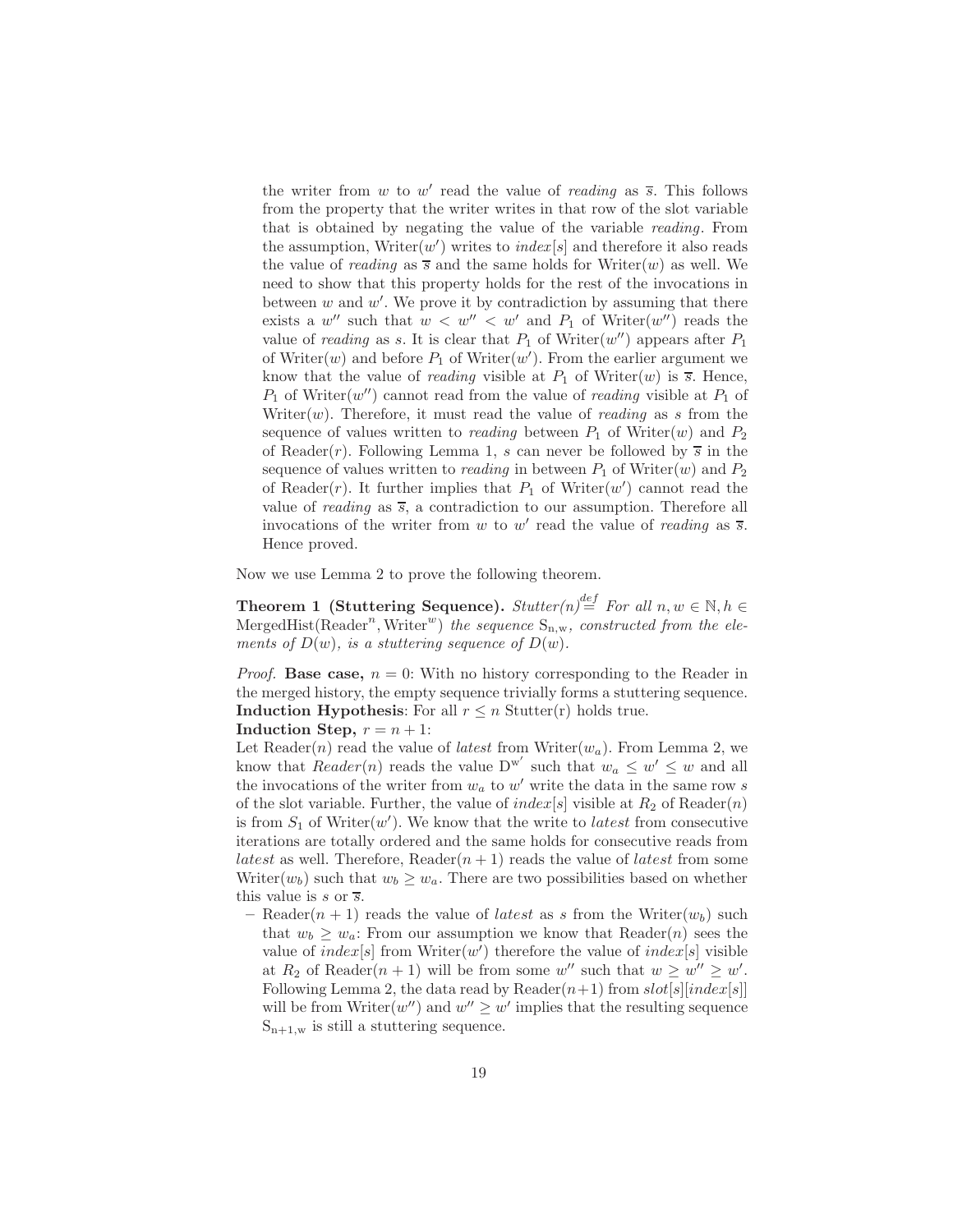– Reader $(n + 1)$  reads the value of *latest* as  $\overline{s}$  from Writer $(w_b)$  such that  $w_b \geq w_a$ : From Lemma 2, we know that all the invocations of the writer from  $w_a$  to  $w'$  write the data in the same row s of slot and because Writer $(w_b)$  writes the data in row  $\overline{s}$  of slot therefore  $w_b > w'$ . Following Lemma 2,  $Reader(n + 1)$  reads the data from some Writer $(w'')$  such that  $w'' \geq w_b$ . Combining these two we get  $w'' > w'$  such that Reader $(n)$ reads  $D^{w'}$  and Reader $(n+1)$  reads  $D^{w''}$ . Therefore the resulting sequence  $S_{n+1,s}$  is still a stuttering sequence.

Simpson's 4 slot algorithm under PSO memory model Following perthread instruction orderings are used in the proofs of the interference freedom and the consistent reads properties.

- $P_1$  ≺ T<sub>1</sub>(from the proof of Lemma 1),  $S_1$  ≺ T<sub>1</sub>,  $R_1$  ≺  $S_1$
- $P_2 \prec Q_2$ (from the proof of Lemma 1),  $P_2 \prec R_2$ ,  $Q_2 \prec R_2$
- $-S_1 \prec P_1$ , where  $P_1$  is from iteration later than that of  $S_1$
- $-S_2 \prec Q_2$ , where  $Q_2$  is from iteration later than that of  $S_2$ .

Out of all these orderings,  $P_1 \prec T_1$ ,  $P_2 \prec Q_2$  and  $P_2 \prec R_2$  are data dependent orders which are respected by the PSO memory model.  $S_2 \prec Q_2$  where  $Q_2$  is from iteration later than that of  $S_2$  is also respected by PSO memory model because  $S_2$  corresponds to read and  $Q_2$  corresponds to write instruction. Therefore, we have to enforce only  $R_1 \prec S_1$ ,  $S_1 \prec T_1$ ,  $Q_2 \prec R_2$  and  $S_1 \prec P_1$  where  $P_1$  is from iteration later than that of  $S_1$ . Following the semantics of **fence** it is sufficient to put two fence instructions in the writer; one between  $R_1$  and  $S_1$  and another between  $S_1$  and  $T_1$ . Further, we need one fence instruction between  $Q_2$  and  $R_2$ in the reader as well.

# 7 Conclusion and Future Work

In this paper we proved Simpson's 4 slot algorithm correct under the SC memory model with respect to the interference freedom and the consistent reads properties. Based on these proofs, we identified the locations of the fence instructions needed to satisfy these two properties under the PSO memory model. As a direction for future work we still have to explore the use of this approach for advanced memory models which support non-atomic writes (POWER/ARM). This paper introduces the predicates over history variable only to carry out proofs conveniently. No formal treatment is given to them and this should be addressed with high priority. Even in presence of predicates over history variables, the difficulty in carrying out these proofs without any tool support is evident from the proof of Simpson's 4 slot algorithm. We plan to use proof assistants for this in near future. In all the examples we considered here, a program is always executed by only one thread. This restriction needs to be addressed in order to handle concurrent data structures where many threads can execute the same method of an object.